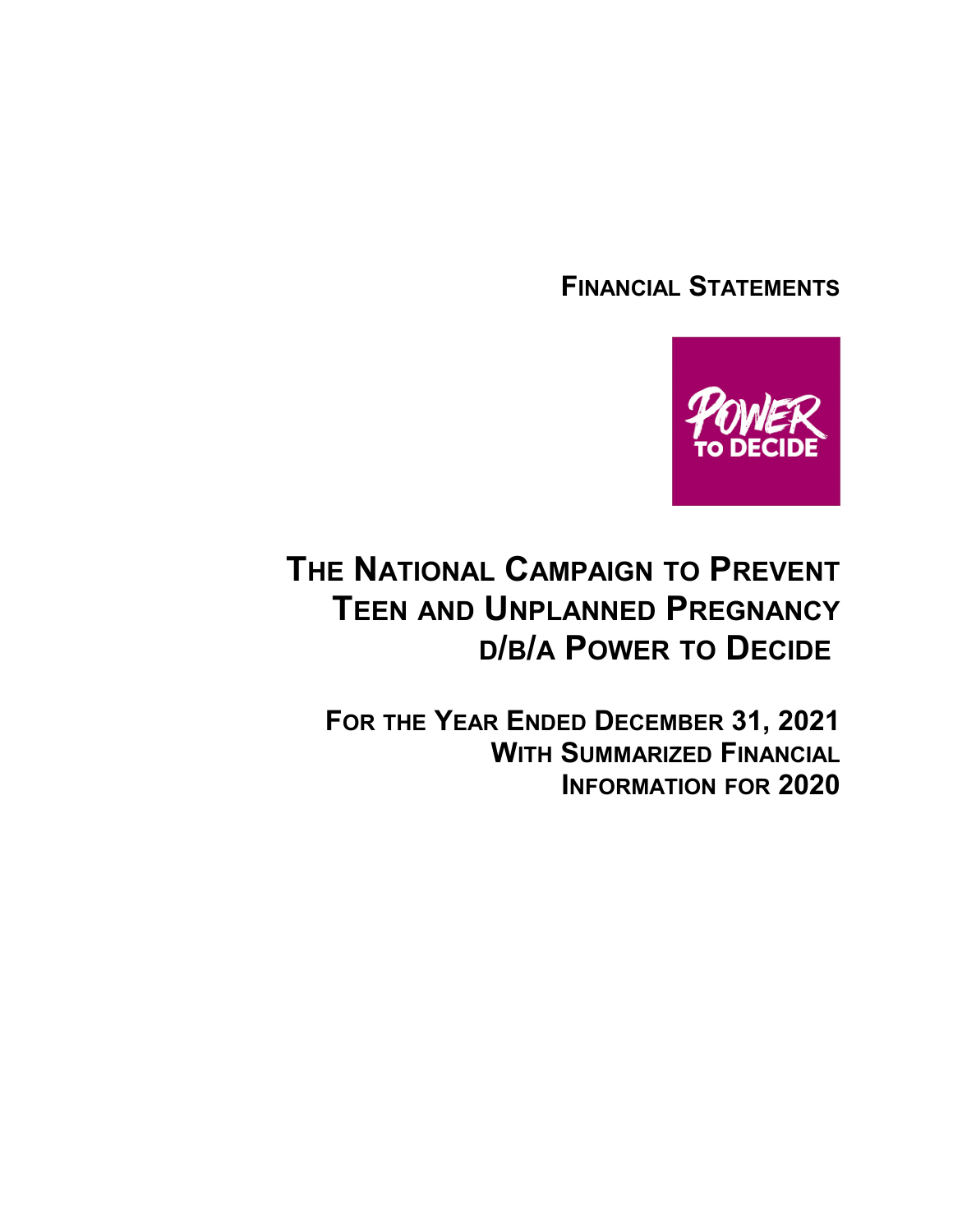## **CONTENTS**

|             |                                                                                                                                                                 | PAGE NO.       |
|-------------|-----------------------------------------------------------------------------------------------------------------------------------------------------------------|----------------|
|             | <b>INDEPENDENT AUDITOR'S REPORT</b>                                                                                                                             | $2 - 3$        |
| EXHIBIT A - | Statement of Financial Position, as of December 31, 2021,<br>with Summarized Financial Information for 2020                                                     | $\overline{4}$ |
|             | <b>EXHIBIT B -</b> Statement of Activities and Change in Net Assets, for the<br>Year Ended December 31, 2021, with Summarized<br>Financial Information for 2020 | 5              |
| EXHIBIT C - | Statement of Functional Expenses, for the Year Ended<br>December 31, 2021, with Summarized Financial Information<br>for 2020                                    | 6              |
| EXHIBIT D - | Statement of Cash Flows, for the Year Ended December 31,<br>2021, with Summarized Financial Information for 2020                                                | 7              |
|             | NOTES TO FINANCIAL STATEMENTS                                                                                                                                   | $8 - 19$       |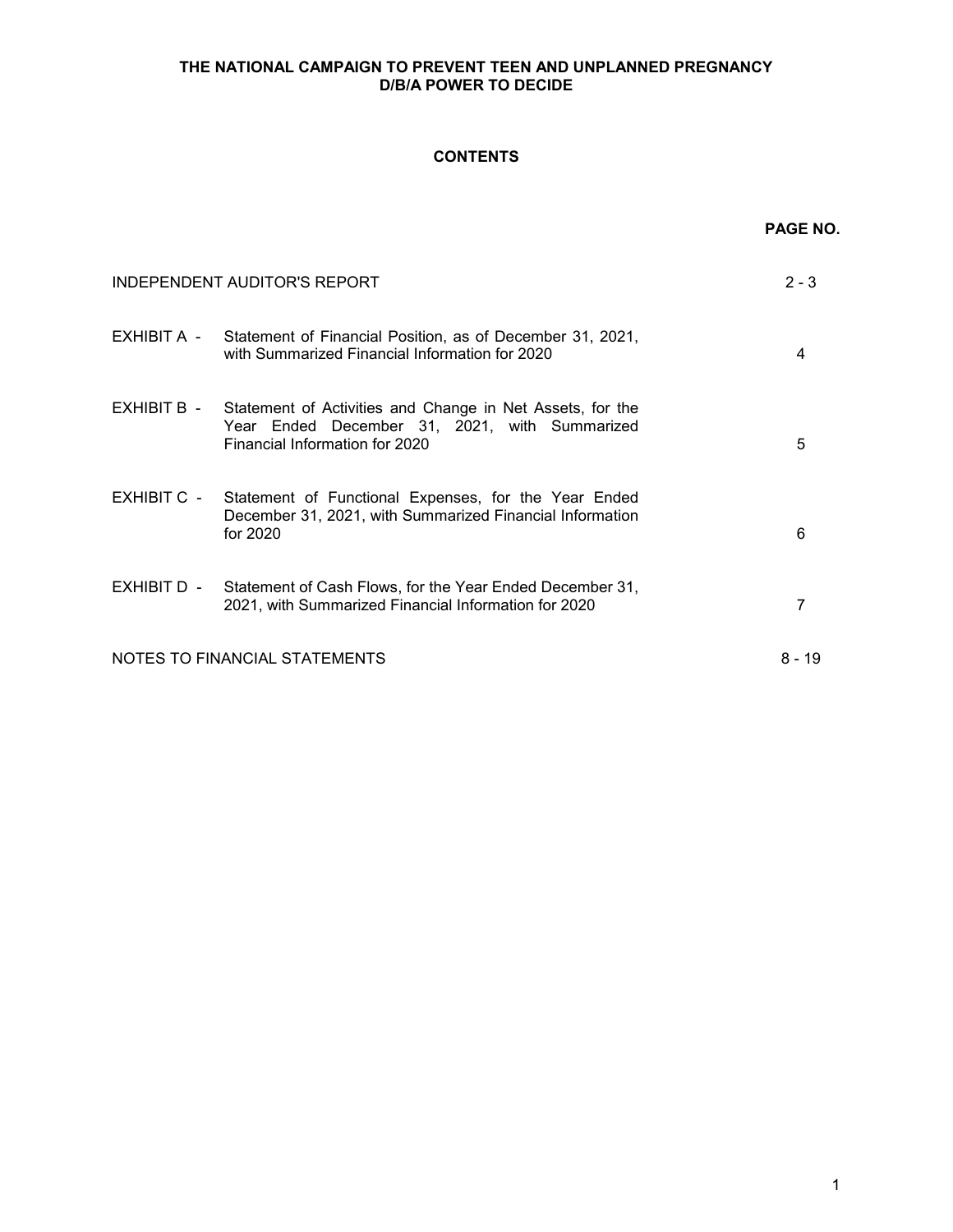

## **INDEPENDENT AUDITOR'S REPORT**

To the Board of Directors The National Campaign to Prevent Teen and Unplanned Pregnancy d/b/a Power to Decide Washington, D.C.

## **Opinion**

We have audited the accompanying financial statements of The National Campaign to Prevent Teen and Unplanned Pregnancy, d/b/a Power to Decide (Power to Decide), which comprise the statement of financial position as of December 31, 2021, and the related statements of activities and change in net assets, functional expenses and cash flows for the year then ended, and the related notes to the financial statements.

In our opinion, the financial statements referred to above present fairly, in all material respects, the financial position of Power to Decide as of December 31, 2021, and the changes in its net assets and its cash flows for the year then ended in accordance with accounting principles generally accepted in the United States of America.

#### **Basis for Opinion**

We conducted our audit in accordance with auditing standards generally accepted in the United States of America. Our responsibilities under those standards are further described in the Auditor's Responsibilities for the Audit of the Financial Statements section of our report. We are required to be independent of Power to Decide and to meet our other ethical responsibilities in accordance with the relevant ethical requirements relating to our audit. We believe that the audit evidence we have obtained is sufficient and appropriate to provide a basis for our audit opinion.

#### **Responsibilities of Management for the Financial Statements**

Management is responsible for the preparation and fair presentation of the financial statements in accordance with accounting principles generally accepted in the United States of America, and for the design, implementation, and maintenance of internal control relevant to the preparation and fair presentation of financial statements that are free from material misstatement, whether due to fraud or error.

In preparing the financial statements, management is required to evaluate whether there are conditions or events, considered in the aggregate, that raise substantial doubt about Power to Decide's ability to continue as a going concern within one year after the date that the financial statements are available to be issued.

> **4550 MONTGOMERY AVENUE · SUITE 800 NORTH · BETHESDA, MARYLAND 20814 (301) 951-9090 · WWW.GRFCPA.COM \_\_\_\_\_\_\_\_\_\_\_\_\_\_\_\_\_\_\_\_\_\_\_\_\_\_\_\_\_\_\_\_\_\_\_\_\_\_\_\_\_\_\_\_\_\_\_\_\_\_**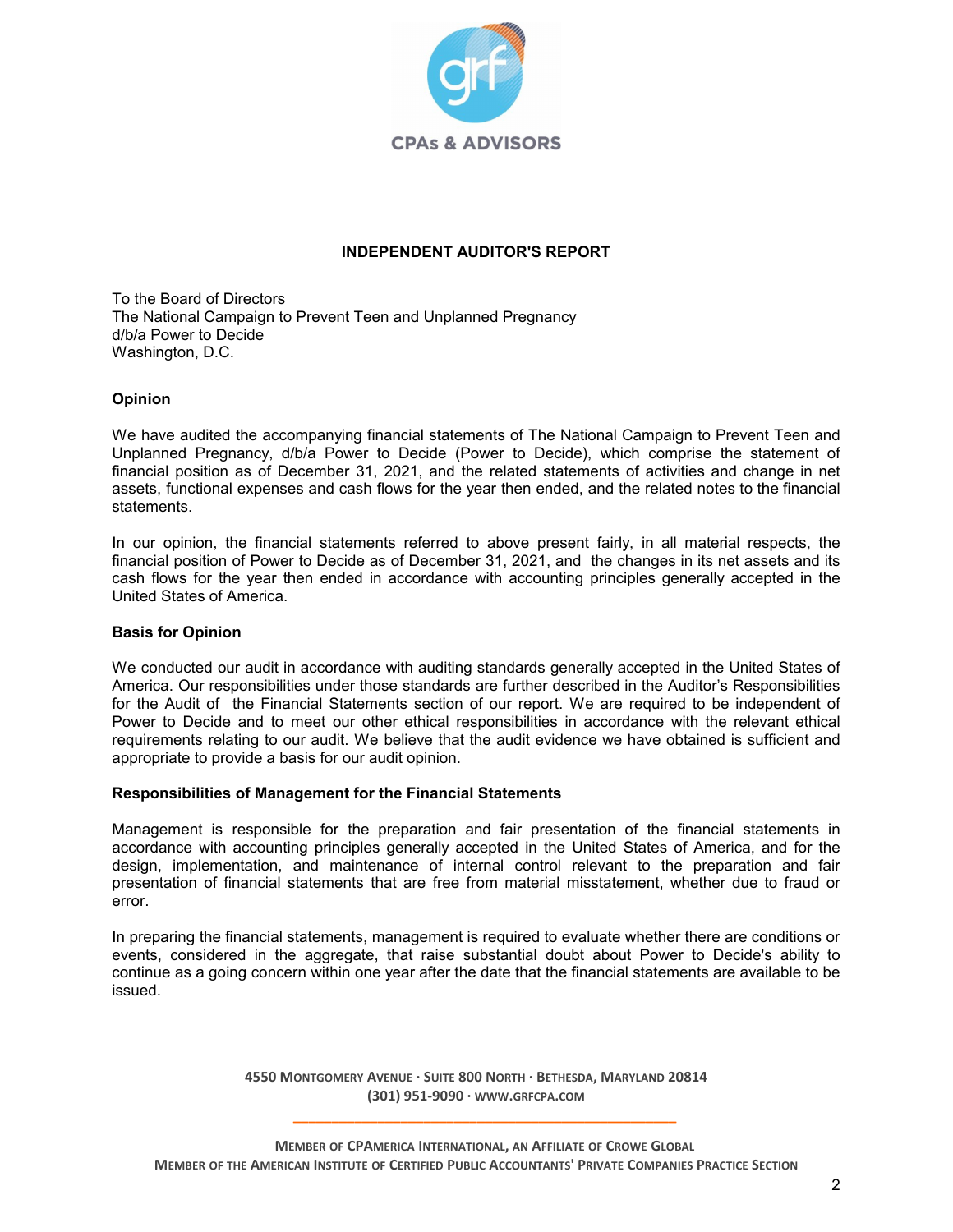## **Auditor's Responsibilities for the Audit of the Financial Statements**

Our objectives are to obtain reasonable assurance about whether the financial statements as a whole are free from material misstatement, whether due to fraud or error, and to issue an auditor's report that includes our opinion. Reasonable assurance is a high level of assurance but is not absolute assurance and therefore is not a guarantee that an audit conducted in accordance with generally accepted auditing standards will always detect a material misstatement when it exists. The risk of not detecting a material misstatement resulting from fraud is higher than for one resulting from error, as fraud may involve collusion, forgery, intentional omissions, misrepresentations, or the override of internal control. Misstatements, including omissions, are considered material if there is a substantial likelihood that, individually or in the aggregate, they would influence the judgment made by a reasonable user based on the financial statements.

In performing an audit in accordance with generally accepted auditing standards, we:

- Exercise professional judgment and maintain professional skepticism throughout the audit.
- Identify and assess the risks of material misstatement of the financial statements, whether due to fraud or error, and design and perform audit procedures responsive to those risks. Such procedures include examining, on a test basis, evidence regarding the amounts and disclosures in the financial statements.
- Obtain an understanding of internal control relevant to the audit in order to design audit procedures that are appropriate in the circumstances, but not for the purpose of expressing an opinion on the effectiveness of Power to Decide's internal control. Accordingly, no such opinion is expressed.
- Evaluate the appropriateness of accounting policies used and the reasonableness of significant accounting estimates made by management, as well as evaluate the overall presentation of the financial statements.
- Conclude whether, in our judgment, there are conditions or events, considered in the aggregate, that raise substantial doubt about Power to Decide's ability to continue as a going concern for a reasonable period of time.

We are required to communicate with those charged with governance regarding, among other matters, the planned scope and timing of the audit, significant audit findings, and certain internal control related matters that we identified during the audit.

## **Report on Summarized Comparative Information**

We have previously audited Power to Decide's 2020 financial statements, and we expressed an unmodified audit opinion on those audited financial statements in our report dated April 1, 2021. In our opinion, the summarized comparative information presented herein as of and for the year ended December 31, 2020, is consistent, in all material respects, with the audited financial statements from which it has been derived.

Gelman Koreaberg & Freedman

April 20, 2022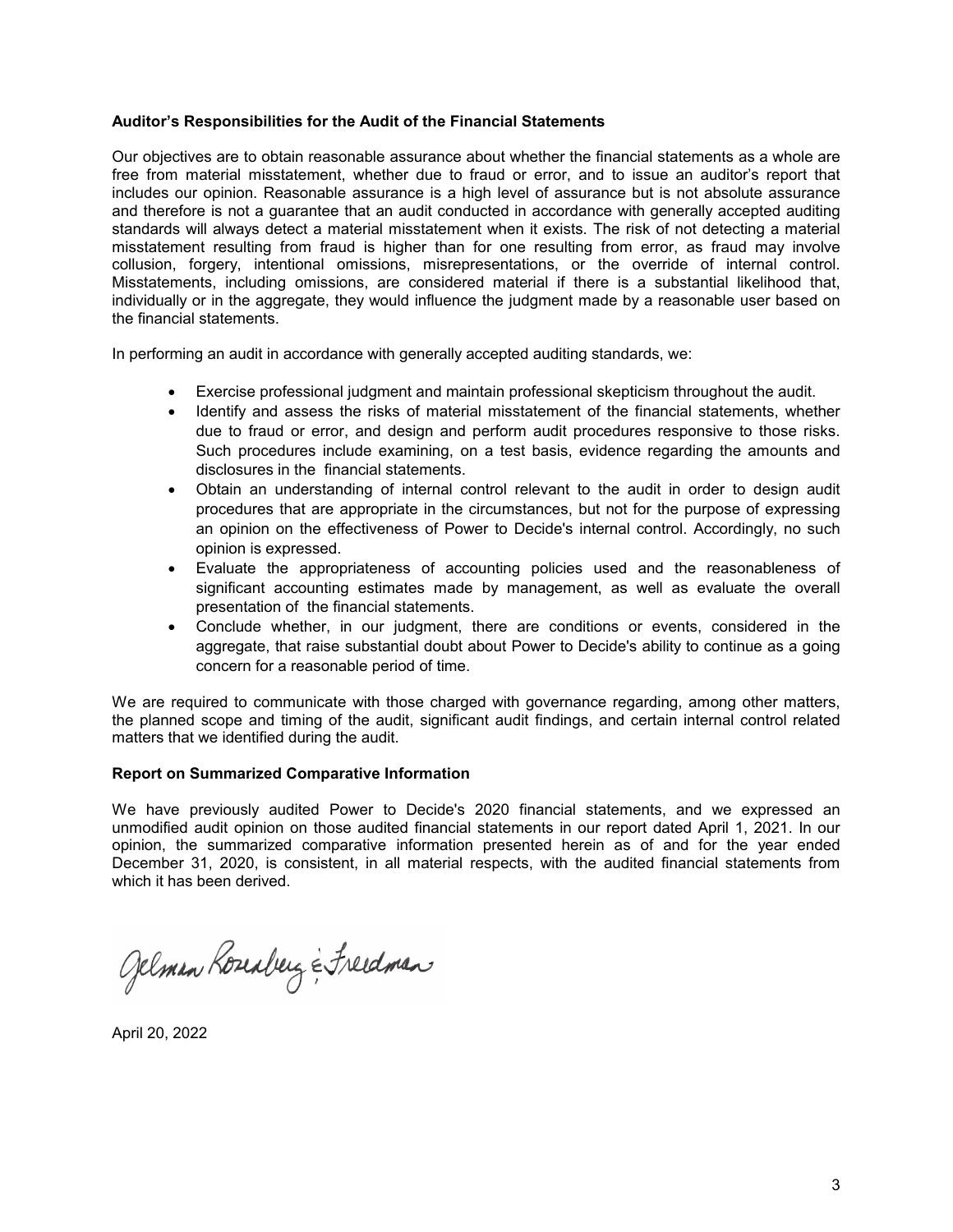#### **STATEMENT OF FINANCIAL POSITION AS OF DECEMBER 31, 2021 WITH SUMMARIZED FINANCIAL INFORMATION FOR 2020**

## **ASSETS**

|                                                                                                                                                                        | 2021                                                                                         | 2020                                                                                           |
|------------------------------------------------------------------------------------------------------------------------------------------------------------------------|----------------------------------------------------------------------------------------------|------------------------------------------------------------------------------------------------|
| Cash and cash equivalents<br>Investments<br>Accounts receivable<br>Grants receivable<br>Contributions receivable<br>Inventory<br>Prepaid expenses<br>Fixed assets, net | \$<br>3,345,657<br>19,673,240<br>19,120<br>836,667<br>26,073<br>61,436<br>107,936<br>131,959 | 1,113,962<br>\$<br>21,629,245<br>46,636<br>1,699,961<br>29,577<br>83,814<br>104,274<br>188,920 |
| <b>TOTAL ASSETS</b>                                                                                                                                                    | \$24,202,088                                                                                 | \$24,896,389                                                                                   |
| <b>LIABILITIES AND NET ASSETS</b>                                                                                                                                      |                                                                                              |                                                                                                |
| LIABILITIES                                                                                                                                                            |                                                                                              |                                                                                                |
| Accounts payable and accrued liabilities<br>Accrued payroll and benefits<br>Deferred revenue<br>Capital lease obligation<br>Deferred rent abatement                    | \$<br>273,262<br>228,891<br>2,587,556<br>49,298<br>265,655                                   | 390,683<br>\$<br>272,884<br>359,871<br>71,750<br>431,988                                       |
| <b>Total liabilities</b>                                                                                                                                               | 3,404,662                                                                                    | 1,527,176                                                                                      |
| <b>NET ASSETS</b>                                                                                                                                                      |                                                                                              |                                                                                                |
| Without donor restrictions<br>With donor restrictions                                                                                                                  | 18,303,313<br>2,494,113                                                                      | 20,444,884<br>2,924,329                                                                        |
| Total net assets                                                                                                                                                       | 20,797,426                                                                                   | 23,369,213                                                                                     |
| <b>TOTAL LIABILITIES AND NET ASSETS</b>                                                                                                                                | \$24,202,088                                                                                 | \$24,896,389                                                                                   |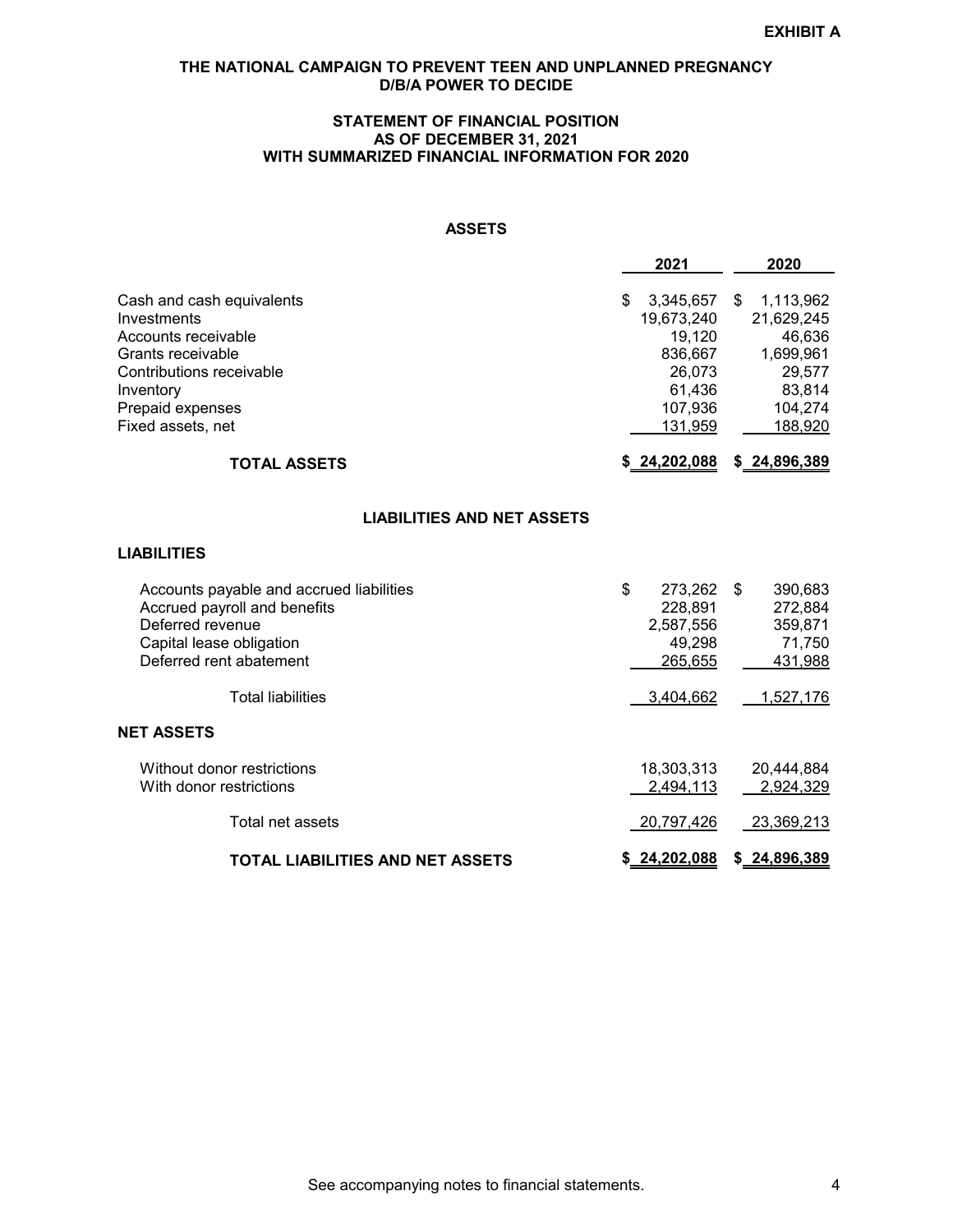## **STATEMENT OF ACTIVITIES AND CHANGE IN NET ASSETS FOR THE YEAR ENDED DECEMBER 31, 2021 WITH SUMMARIZED FINANCIAL INFORMATION FOR 2020**

|                                                                                                 | 2021                                |                                          | 2020                            |                                 |
|-------------------------------------------------------------------------------------------------|-------------------------------------|------------------------------------------|---------------------------------|---------------------------------|
|                                                                                                 | <b>Without</b>                      |                                          |                                 |                                 |
|                                                                                                 | <b>Donor</b><br><b>Restrictions</b> | <b>With Donor</b><br><b>Restrictions</b> | <b>Total</b>                    | <b>Total</b>                    |
| <b>SUPPORT AND REVENUE</b>                                                                      |                                     |                                          |                                 |                                 |
| Grants<br>Consulting revenue                                                                    | \$<br>1,302,658<br>1,972,077        | 1,776,055<br>\$                          | 3,078,713<br>\$<br>1,972,077    | 3,357,860<br>\$<br>1,028,092    |
| Donated good and services<br>Contributions<br>Government grants                                 | 803,264<br>181,763<br>429,201       | 218,821                                  | 803,264<br>400,584<br>429,201   | 824,303<br>266,070<br>186,575   |
| Licensing and training revenue<br>Publications and materials                                    | 249,463<br>50,104                   |                                          | 249,463<br>50,104               | 65,450<br>33,053                |
| Other revenue<br>Net assets released from donor<br>restrictions                                 | 140<br>2,425,092                    | (2,425,092)                              | 140                             |                                 |
| Total support and                                                                               |                                     |                                          |                                 |                                 |
| revenue                                                                                         | 7,413,762                           | (430, 216)                               | 6,983,546                       | 5,761,403                       |
| <b>EXPENSES</b>                                                                                 |                                     |                                          |                                 |                                 |
| Program Services:<br><b>Systems and Practices</b>                                               | 4,981,729                           |                                          | 4,981,729                       | 4,058,284                       |
| Marketing and Communications<br>Select 360<br><b>Public Policy</b>                              | 1,554,978<br>739,910<br>690,287     |                                          | 1,554,978<br>739,910<br>690,287 | 1,737,008<br>770,523<br>952,194 |
|                                                                                                 |                                     |                                          |                                 |                                 |
| Total program<br>services                                                                       | 7,966,904                           |                                          | 7,966,904                       | 7,518,009                       |
| <b>Supporting Services:</b><br><b>General and Administrative</b><br>Development and Fundraising | 1,143,598<br>523,244                |                                          | 1,143,598<br>523,244            | 1,297,141<br>524,315            |
| Total supporting<br>services                                                                    | 1,666,842                           |                                          | 1,666,842                       | 1,821,456                       |
| Total expenses                                                                                  | 9,633,746                           |                                          | 9,633,746                       | 9,339,465                       |
| <b>OTHER ITEMS</b>                                                                              |                                     |                                          |                                 |                                 |
| Investment income, net<br>Loss on disposal of fixed assets                                      | 78,413                              |                                          | 78,413                          | 1,748,267<br>(1,085)            |
| Total other items                                                                               | 78,413                              |                                          | 78,413                          | 1,747,182                       |
| Change in net assets                                                                            | (2, 141, 571)                       | (430, 216)                               | (2,571,787)                     | (1,830,880)                     |
| Net assets at beginning of year                                                                 | 20,444,884                          | 2,924,329                                | 23,369,213                      | 25,200,093                      |
| <b>NET ASSETS AT END OF YEAR</b>                                                                | \$18,303,313                        | \$2,494,113                              | \$20,797,426                    | \$23,369,213                    |

See accompanying notes to financial statements. The accompanying notes to financial statements.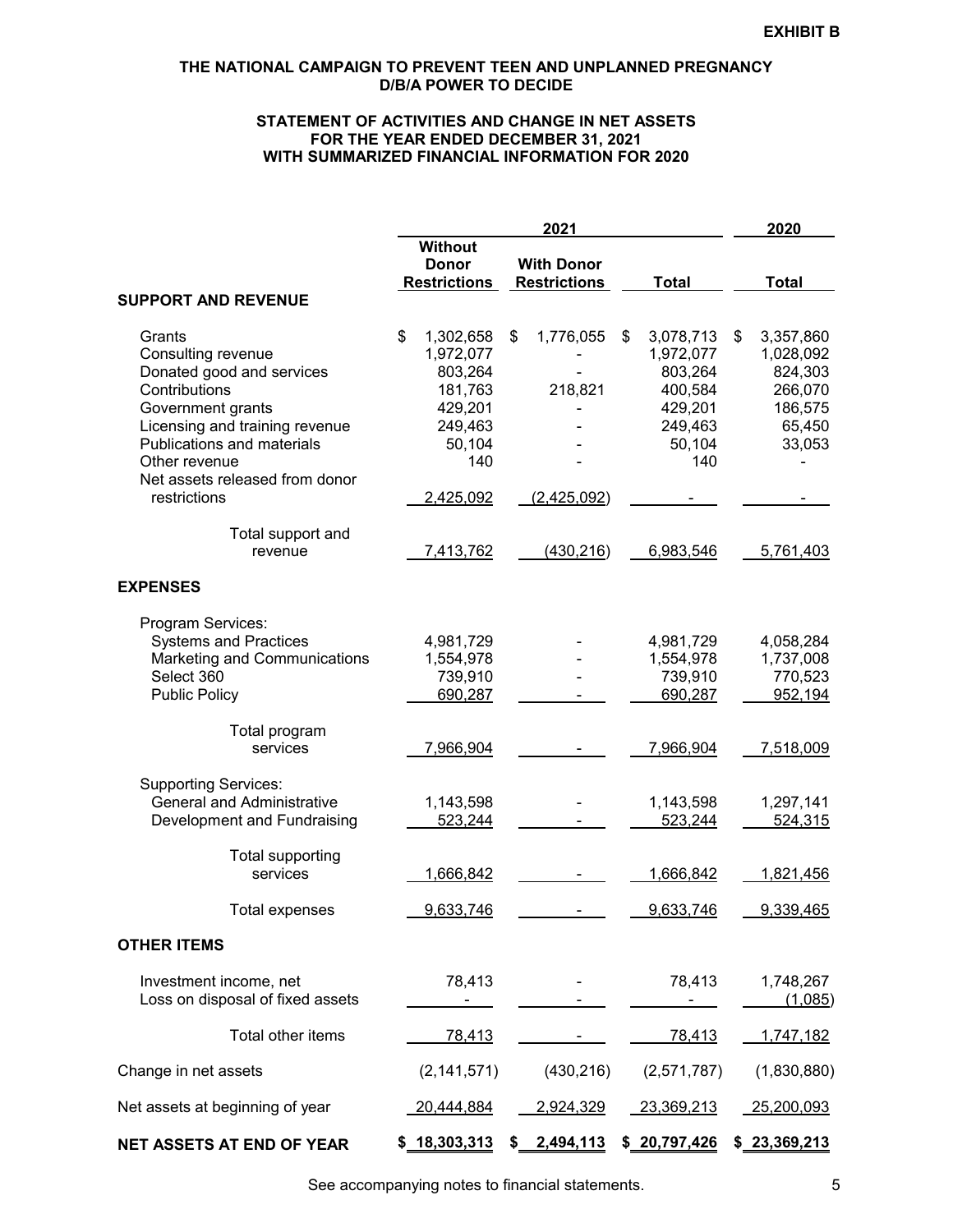## **STATEMENT OF FUNCTIONAL EXPENSES FOR THE YEAR ENDED DECEMBER 31, 2021 WITH SUMMARIZED FINANCIAL INFORMATION FOR 2020**

|                                      |                         |                       |               |                            | 2021            |                       |                    |                   |                 | 2020            |
|--------------------------------------|-------------------------|-----------------------|---------------|----------------------------|-----------------|-----------------------|--------------------|-------------------|-----------------|-----------------|
|                                      | <b>Program Services</b> |                       |               | <b>Supporting Services</b> |                 |                       |                    |                   |                 |                 |
|                                      | <b>Systems</b>          | <b>Marketing</b>      |               |                            | <b>Total</b>    |                       | <b>Development</b> | <b>Total</b>      |                 |                 |
|                                      | and                     | and                   |               | <b>Public</b>              | Program         | General and           | and                | <b>Supporting</b> | Total           | <b>Total</b>    |
|                                      | <b>Practices</b>        | <b>Communications</b> | Select 360    | <b>Policy</b>              | <b>Services</b> | <b>Administrative</b> | <b>Fundraising</b> | <b>Services</b>   | <b>Expenses</b> | <b>Expenses</b> |
| Salaries and benefits                | \$2,092,082             | \$<br>653,967         | 441,949<br>\$ | \$509,582                  | 3,697,580<br>\$ | \$<br>582,923         | \$<br>443,845      | \$1,026,768       | \$4,724,348     | \$<br>4,791,928 |
| Information technology               | 1,623,900               | 88,068                | 37,262        | 49,737                     | 1,798,967       | 13,735                | 5,273              | 19,008            | 1,817,975       | 1,323,297       |
| Donated goods and services           |                         | 466,167               |               |                            | 466,167         | 337,097               |                    | 337,097           | 803,264         | 824,303         |
| Contractors and consulting           | 302,123                 | 132,455               | 36,817        | 8,365                      | 479,760         | 33,092                | 9,273              | 42,365            | 522,125         | 768,089         |
| Rent and storage                     | 204,012                 | 84,366                | 30,984        | 61,759                     | 381,121         | 118,708               | 32,667             | 151,375           | 532,496         | 545,210         |
| Grants and subawards                 | 505,713                 |                       |               |                            | 505,713         |                       |                    |                   | 505,713         | 256,124         |
| Advertising and marketing            | 132,816                 | 29,225                | 102,419       | 5,000                      | 269,460         | 445                   | 127                | 572               | 270,032         | 247,926         |
| Travel                               | 2,899                   | 2,426                 | 356           | 1,386                      | 7,067           | 2,466                 | 1,757              | 4,223             | 11,290          | 91,034          |
| Depreciation and amortization        | 22,020                  | 8,640                 | 3,342         | 6,616                      | 40,618          | 12,816                | 3,527              | 16,343            | 56,961          | 83,099          |
| Printing and copying                 | 287                     | 30,374                | 74,858        | 82                         | 105,601         | 165                   | 931                | 1,096             | 106,697         | 80,050          |
| Meeting and event expense            | 18,327                  | 1,672                 | 914           | 1,188                      | 22,101          | 956                   | 1,038              | 1,994             | 24,095          | 71,921          |
| Insurance                            | 29,016                  | 9,401                 | 3,630         | 6,774                      | 48,821          | 13,977                | 3,846              | 17,823            | 66,644          | 61,396          |
| Accounting, audit and legal services | 16,733                  | 6,738                 | 2,588         | 6,100                      | 32,159          | 9,885                 | 10,807             | 20,692            | 52,851          | 44,593          |
| Books, subscriptions, references     |                         | 584                   | 93            | 25,104                     | 25,781          | 452                   |                    | 452               | 26,233          | 33,815          |
| Supplies and miscellaneous           | 14,328                  | 4,205                 | 1,553         | 2,943                      | 23,029          | 7,492                 | 5,587              | 13,079            | 36,108          | 30,354          |
| Professional development             | 5,084                   | 2,534                 | 359           | 1,229                      | 9,206           | 1,319                 | 467                | 1,786             | 10,992          | 28,029          |
| Membership dues                      | 2,436                   | 18,145                | 13            | 1,150                      | 21,744          | 2,367                 |                    | 2,367             | 24,111          | 24,193          |
| Postage and shipping                 | 1,957                   | 12,868                | 1,560         | 464                        | 16,849          | 1,048                 | 2,822              | 3,870             | 20,719          | 23,202          |
| Telecommunications                   | 7,996                   | 3,143                 | 1,213         | 2,808                      | 15,160          | 4,655                 | 1,277              | 5,932             | 21,092          | 10,902          |
| <b>TOTAL</b>                         | 4,981,729               | 1,554,978<br>£.       | 739.910<br>S. | \$690,287                  | \$7,966,904     | 1,143,598<br>S        | 523,244<br>S       | \$1.666.842       | \$9,633,746     | 9,339,465<br>s. |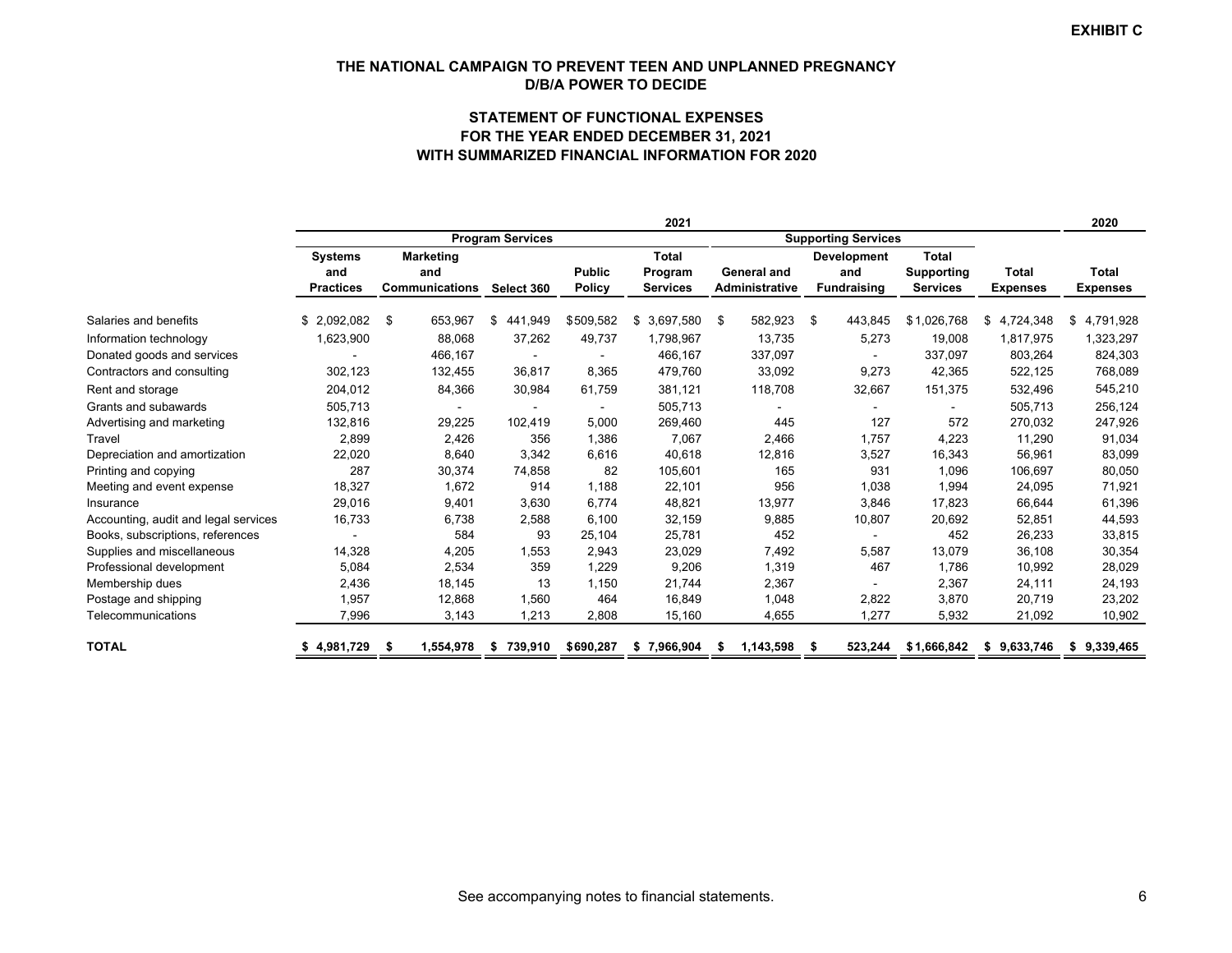## **STATEMENT OF CASH FLOWS FOR THE YEAR ENDED DECEMBER 31, 2021 WITH SUMMARIZED FINANCIAL INFORMATION FOR 2020**

|                                                                                                                                                                                                                                        | 2021                                              | 2020                                                     |
|----------------------------------------------------------------------------------------------------------------------------------------------------------------------------------------------------------------------------------------|---------------------------------------------------|----------------------------------------------------------|
| <b>CASH FLOWS FROM OPERATING ACTIVITIES</b>                                                                                                                                                                                            |                                                   |                                                          |
| Change in net assets                                                                                                                                                                                                                   | $(2,571,787)$ \$ $(1,830,880)$<br>\$              |                                                          |
| Adjustments to reconcile change in net assets to<br>net cash used by operating activities:                                                                                                                                             |                                                   |                                                          |
| Depreciation and amortization<br>Unrealized loss (gain) on investments<br>Realized gain on sale of investments<br>Donated securities received<br>Change in discount on long-term grants receivable<br>Loss on disposal of fixed assets | 56,961<br>432,057<br>(132, 873)<br>(3,703,024)    | 83,099<br>(803, 658)<br>(202, 679)<br>(17, 594)<br>1,085 |
| Decrease (increase) in:<br>Accounts receivable<br>Grants receivable<br>Contributions receivable<br>Inventory<br>Prepaid expenses                                                                                                       | 27,516<br>863,294<br>3,504<br>22,378<br>(3,662)   | (17, 791)<br>1,689,376<br>(4,060)<br>45,774<br>7,544     |
| (Decrease) increase in:<br>Accounts payable and accrued liabilities<br>Accrued payroll and benefits<br>Deferred revenue<br>Deferred rent abatement                                                                                     | (117, 421)<br>(43,993)<br>2,227,685<br>(166, 333) | 150,444<br>(72, 751)<br>297,163<br>(149, 455)            |
| Net cash used by operating activities                                                                                                                                                                                                  | (3, 105, 698)                                     | (824, 383)                                               |
| <b>CASH FLOWS FROM INVESTING ACTIVITIES</b>                                                                                                                                                                                            |                                                   |                                                          |
| Purchases of investments<br>Proceeds from sale of investments                                                                                                                                                                          | (1,703,186)<br>7,063,031                          | (2,986,816)<br>4,234,143                                 |
| Net cash provided by investing activities                                                                                                                                                                                              | 5,359,845                                         | 1,247,327                                                |
| <b>CASH FLOWS FROM FINANCING ACTIVITIES</b>                                                                                                                                                                                            |                                                   |                                                          |
| Principal payments on capital leases                                                                                                                                                                                                   | (22, 452)                                         | (20, 254)                                                |
| Net cash used by financing activities                                                                                                                                                                                                  | (22, 452)                                         | (20, 254)                                                |
| Net increase in cash and cash equivalents                                                                                                                                                                                              | 2,231,695                                         | 402,690                                                  |
| Cash and cash equivalents at beginning of year                                                                                                                                                                                         | <u>1,113,962</u>                                  | <u>711,272</u>                                           |
| CASH AND CASH EQUIVALENTS AT END OF YEAR                                                                                                                                                                                               | 3,345,657                                         | \$ 1,113,962                                             |
| <b>SUPPLEMENTAL INFORMATION:</b>                                                                                                                                                                                                       |                                                   |                                                          |
| <b>Interest Paid</b>                                                                                                                                                                                                                   | 1,468<br>S                                        | 1,826<br>\$                                              |

See accompanying notes to financial statements. The accompanying notes to financial statements.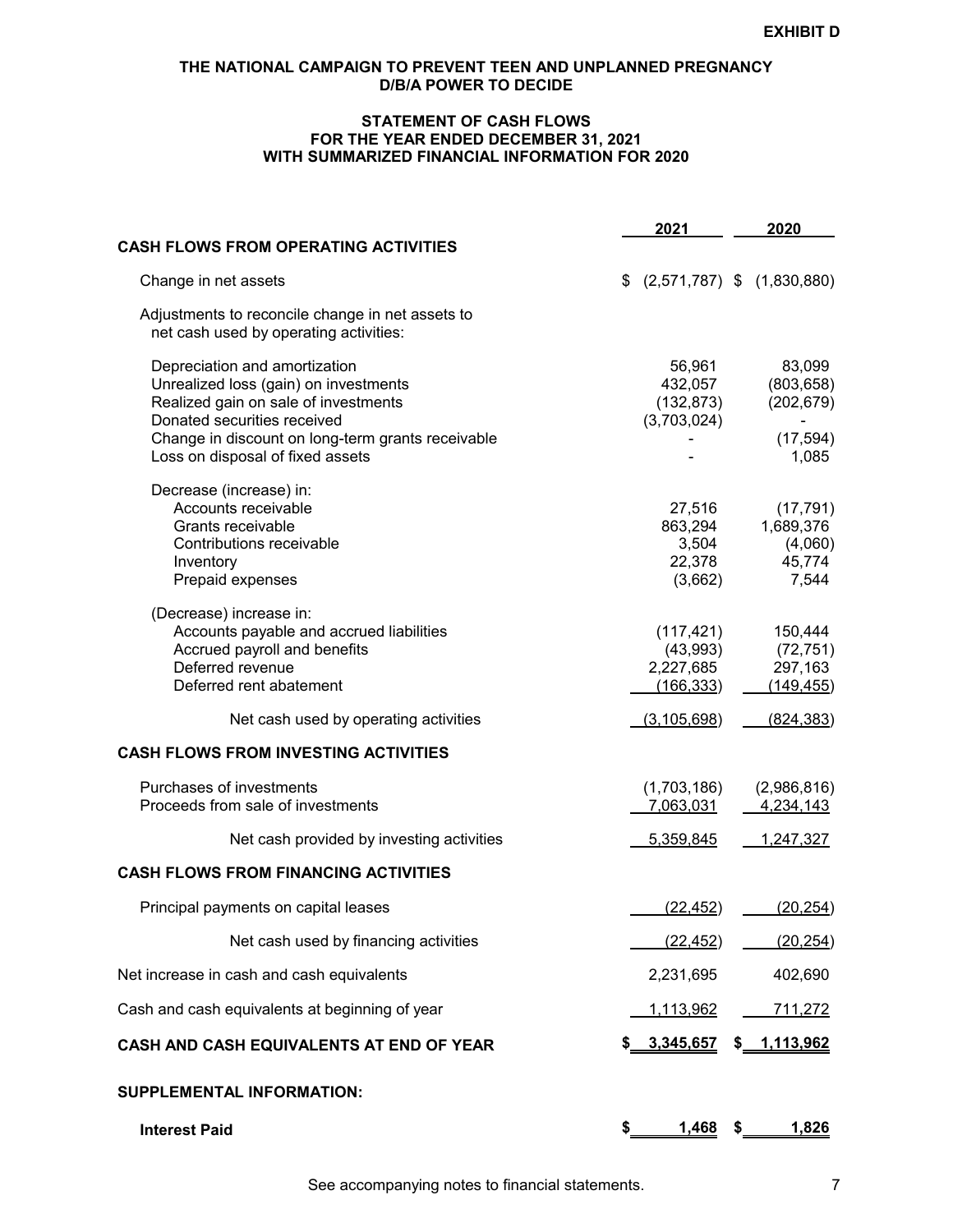## **NOTES TO FINANCIAL STATEMENTS DECEMBER 31, 2021**

## **1. SUMMARY OF SIGNIFICANT ACCOUNTING POLICIES AND GENERAL INFORMATION**

#### Organization -

The National Campaign to Prevent Teen and Unplanned Pregnancy, doing business as Power to Decide (Power to Decide), was founded in February 1996 as a nonprofit, nonpartisan organization. Power to Decide works to ensure that all young people, no matter who they are, where they live, or what their economic status might be, have the power to decide if, when, and under what circumstances to get pregnant and have a child. Power to Decide's strategic goals through 2026 include:

- A 50 percent reduction in teen pregnancy rates;
- A 25 percent reduction in unplanned pregnancy rates among 18-29 year-olds;
- A 50 percent reduction in racial/ethnic and socioeconomic disparities in rates of unplanned pregnancy among teens and young adults.

Power to Decide works to address systems inequities that research suggests are persistent in three areas:

- Knowledge about sexual health and contraception;
- Access to quality and comprehensive contraceptive services;
- Sense of opportunity among marginalized young people.

Power to Decide's approach focuses on five strategic bets that we believe are critical in addressing systems inequities and reducing unplanned pregnancy among teens and young women:

- There will be a system of support in place that enables young people to act consistently with their decisions about if, when, and under what circumstances to get pregnant.
- All young people will have active connections with trusted champions, mentors, or allies with whom they can discuss sex, relationships, and their futures.
- All young people will have access to reliable, resonant, and accurate information about sexual health and the full spectrum of reproductive health services.
- All young people will have access to the full range of contraceptive methods within 60 minutes of where they live.
- Pregnancy intention screening and counseling will be standard practice in key and influential sectors, such as health care, education, and child welfare.

Power to Decide takes a coordinated, multi-faceted approach to work towards these strategic bets. This approach includes strategic communications, advocacy, capacity-building, research synthesis and reporting, and convening thought leaders to develop innovative solutions. Power to Decide approaches all of its work in an evidence-based, non-partisan, and non-ideological way. Power to Decide believes that there is room for diverse perspectives, and it strives to bridge common sense and common ground in all of its work.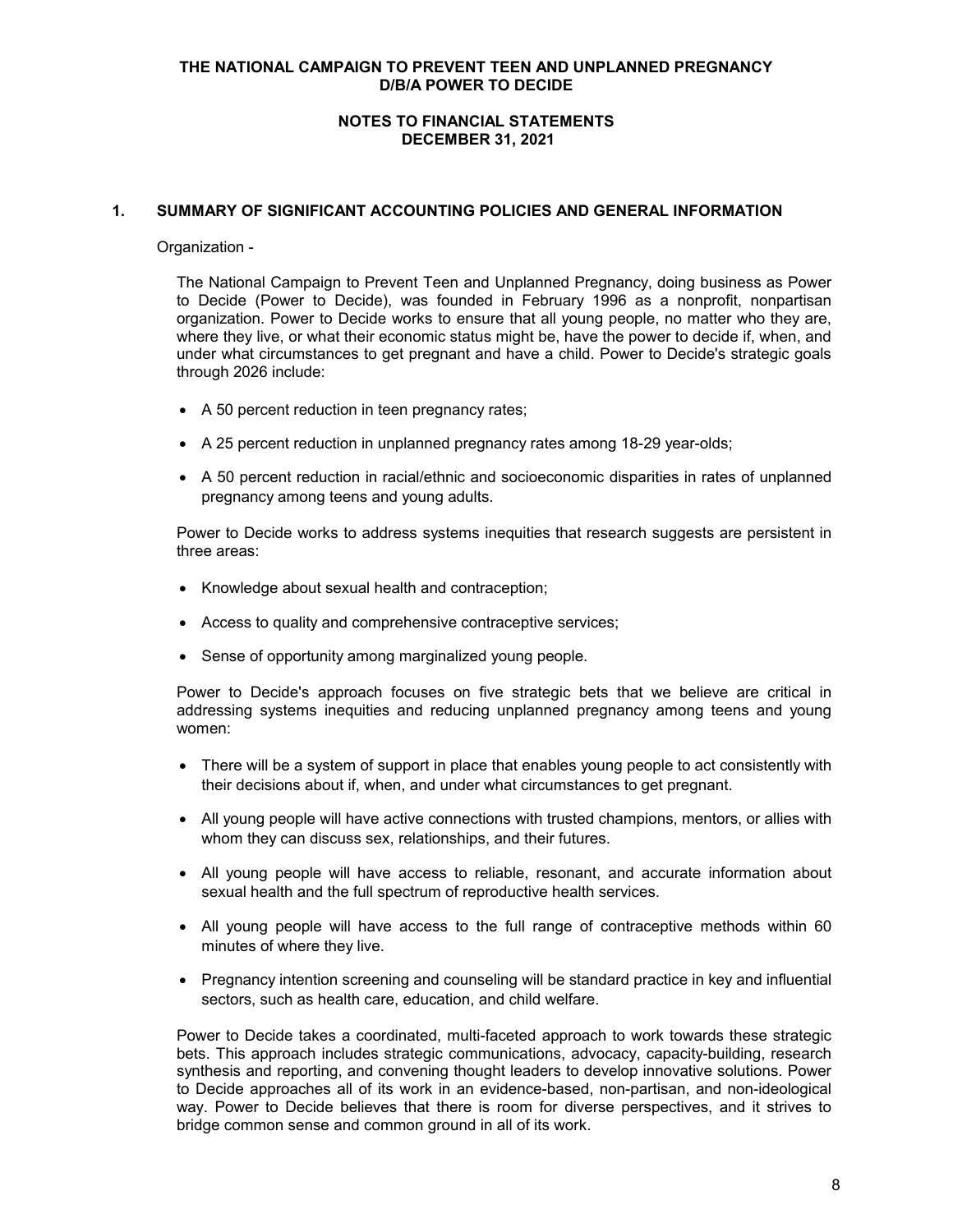#### **NOTES TO FINANCIAL STATEMENTS DECEMBER 31, 2021**

## **1. SUMMARY OF SIGNIFICANT ACCOUNTING POLICIES AND GENERAL INFORMATION (Continued)**

Organization (continued) -

In March 2011, Power to Decide established Bedsider, LLC, a single-member limited liability company, for the purpose of making a software application available in an online store. Bedsider, LLC will provide an additional outlet for making mission-related applications for Power to Decide, such as games or social media tools, available to the public by downloading them from an online store. There was no financial activity for Bedsider, LLC for the year ended December 31, 2021, except for certain annual corporation filing fees which are reported in the financial statements of Power to Decide.

Basis of presentation -

The accompanying financial statements are presented on the accrual basis of accounting, and in accordance with the Financial Accounting Standards Board (FASB) Accounting Standards Update (ASU) 2016-14, *Presentation of Financial Statements of Not-for-Profit Entitie*s. As such, net assets are reported within two net asset classifications: without donor restrictions and with donor restrictions. Descriptions of the two net asset categories are as follows:

- **Net Assets Without Donor Restrictions Net assets available for use in general operations** and not subject to donor restrictions are recorded as "net assets without donor restrictions". Assets restricted solely through the actions of the Board are referred to as Board designated and are also reported as net assets without donor restrictions.
- **Net Assets With Donor Restrictions -** Contributions restricted by donors are reported as increases in net assets without donor restrictions if the restrictions expire (that is, when a stipulated time restriction ends or purpose restriction is accomplished) in the reporting period in which the revenue is recognized. All other donor-restricted contributions are reported as increases in "net assets with donor restrictions", depending on the nature of the restrictions. When a restriction expires, net assets with donor restrictions are reclassified to net assets without donor restrictions and reported in the Statement of Activities and Change in Net Assets as net assets released from donor restrictions. Gifts of long-lived assets and gifts of cash restricted for the acquisition of long-lived assets are recognized as revenue without donor restrictions when the assets are placed in service.

The financial statements include certain prior year summarized comparative information in total but not by net asset class. Such information does not include sufficient detail to constitute a presentation in conformity with generally accepted accounting principles. Accordingly, such information should be read in conjunction with Power to Decide's financial statements for the year ended December 31, 2020, from which the summarized information was derived.

Cash and cash equivalents -

Power to Decide considers all cash and other highly liquid investments with initial maturities of three months or less to be cash equivalents, excluding money market funds held by investment managers in the amount of \$1,026,905 for the year ended December 31, 2021. Bank deposit accounts are insured by the Federal Deposit Insurance Corporation ("FDIC") up to a limit of \$250,000.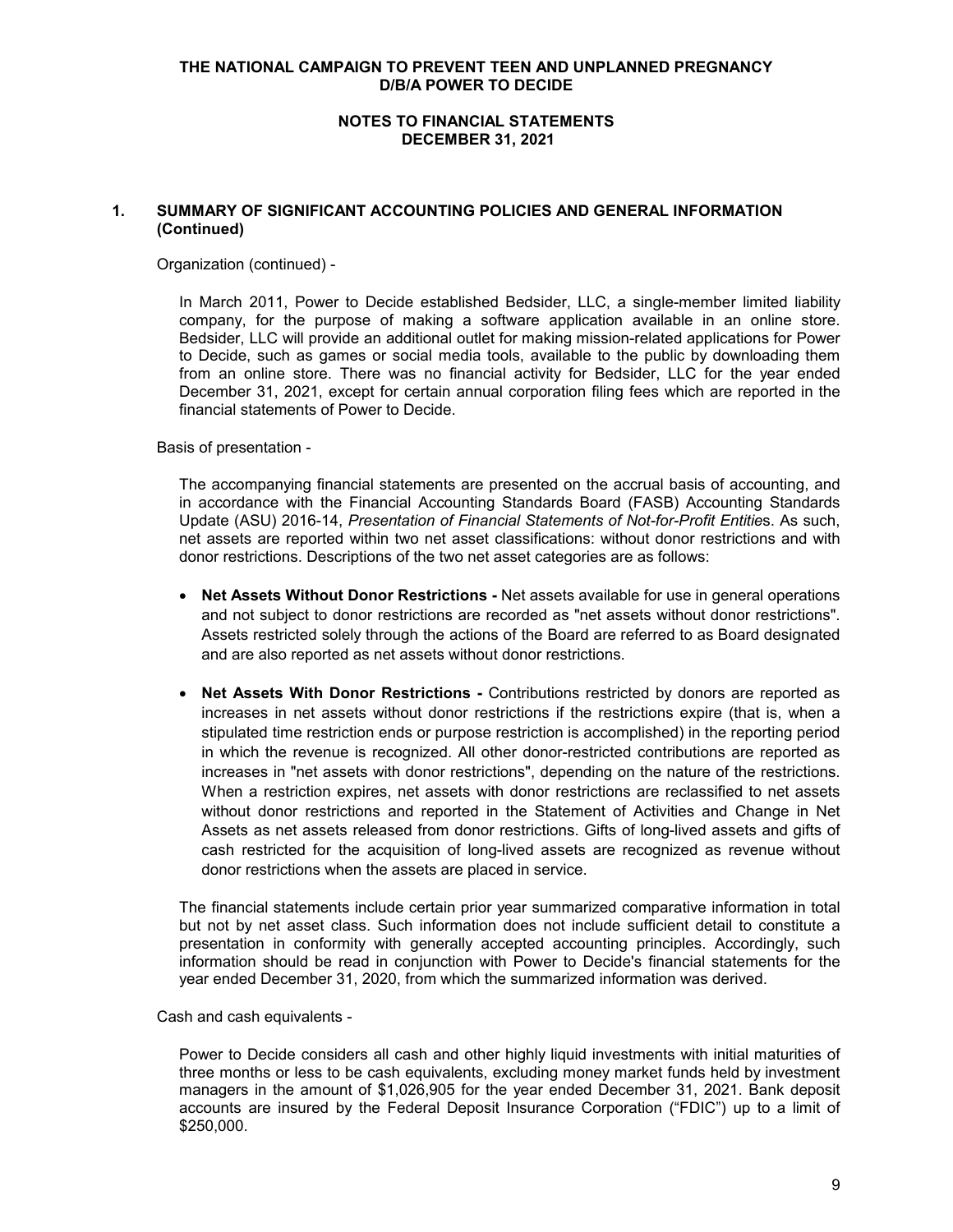#### **NOTES TO FINANCIAL STATEMENTS DECEMBER 31, 2021**

## **1. SUMMARY OF SIGNIFICANT ACCOUNTING POLICIES AND GENERAL INFORMATION (Continued)**

Cash and cash equivalents (continued) -

At times during the year, Power to Decide maintains cash balances in excess of the FDIC insurance limits. Management believes the risk in these situations to be minimal.

Investments -

Investments are recorded at their readily determinable fair value. Interest, dividends, realized and unrealized gains and losses are included in investment income net of investment expenses provided by external investment advisors in the accompanying Statement of Activities and Change in Net Assets.

Receivables -

Accounts, grants and contributions receivable are recorded at their net realizable value, which approximate fair value. All accounts, grants and contributions receivable are considered by management to be fully collectible within one year. Accordingly, an allowance for doubtful accounts has not been established.

Inventory -

Inventory consists of published reports, monographs and paraphernalia to promote teen and unplanned pregnancy prevention projects, and other products to be used primarily in Power to Decide's programs. Inventory is measured at the lower of cost and net realizable value using the first-in, first-out method of inventory under FASB ASU 2015-11 *Simplifying the Measurement of Inventory*.

Fixed assets -

Fixed assets in excess of \$2,500 are capitalized and stated at cost. Fixed assets are depreciated on a straight-line basis over the estimated useful lives of the related assets, generally three to ten years.

Capital leased assets are stated at the net present value of future minimum lease payments and are amortized using the straight-line method over the life of the lease. Leasehold improvements are stated at cost and are amortized using the straight-line method over the remaining life of the lease. Power to Decide recognizes costs incurred in the development of its websites and mobile game applications in accordance with the provisions of the accounting standards for software costs.

Accordingly, costs incurred for planning and operating the websites and applications are expensed, whereas costs incurred in developing the applications and infrastructure are capitalized and amortized on a straight-line basis over an estimated useful life of three years. The cost of maintenance and repairs is recorded as expenses are incurred. Depreciation and amortization expense for the year ended December 31, 2021 totaled \$56,961.

Income taxes -

Power to Decide is exempt from Federal income taxes under Section 501(c)(3) of the Internal Revenue Code. Accordingly, no provision for income taxes has been made in the accompanying financial statements. Power to Decide is not a private foundation.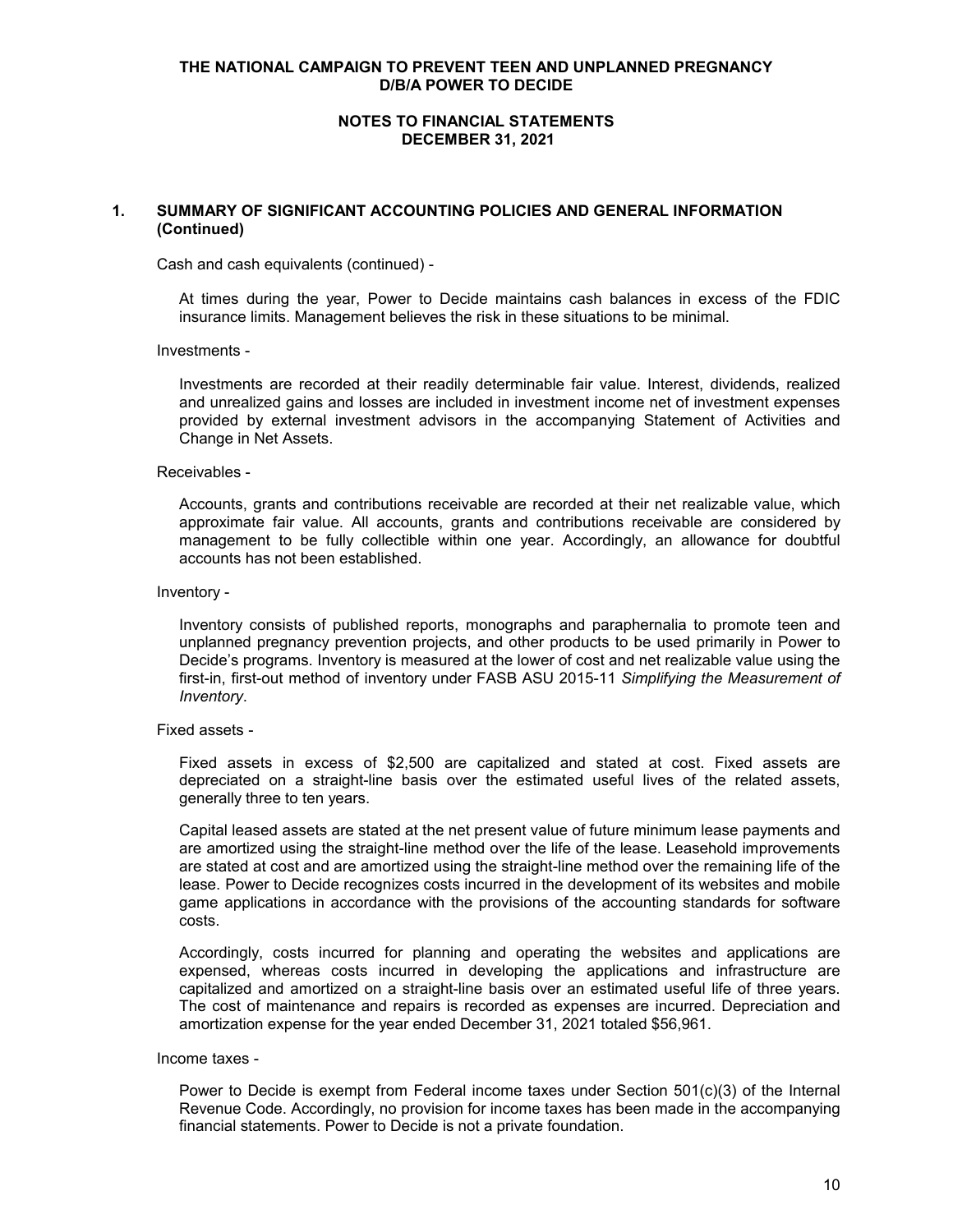#### **NOTES TO FINANCIAL STATEMENTS DECEMBER 31, 2021**

## **1. SUMMARY OF SIGNIFICANT ACCOUNTING POLICIES AND GENERAL INFORMATION (Continued)**

Uncertain tax positions -

For the year ended December 31, 2021, Power to Decide has documented its consideration of FASB ASC 740-10, *Income Taxes*, that provides guidance for reporting uncertainty in income taxes and has determined that no material uncertain tax positions qualify for either recognition or disclosure in the financial statements.

#### Revenue -

Contributions and grants -

Power to Decide's revenue is received through contributions as well as grants from the U.S. Government, private foundations and individuals. Contributions and grants are recognized in the appropriate category of net assets in the period received. Power to Decide performs an analysis of the individual contribution and grant to determine if the revenue streams follow the contribution rules or if they should be recorded as an exchange transaction depending upon whether the transactions are deemed reciprocal or nonreciprocal under ASU 2018-08, Not-for-Profit Entities (Topic 958): *Clarifying the Scope and Accounting Guidance for Contributions Received and Contributions Made*.

For contributions and grants qualifying under the contribution rules, revenue is recognized upon notification of the award and satisfaction of all conditions, if applicable. Conditional promises to give are not recognized until the conditions on which they depend are substantially met. Contributions and grants qualifying as contributions that are unconditional and have donor restrictions are recognized as "without donor restrictions" only to the extent of actual expenses incurred in compliance with the donor-imposed restrictions and satisfaction of time restrictions; such funds in excess of expenses incurred are shown as net assets with donor restrictions in the accompanying financial statements.

Grant agreements qualifying as conditional contributions contain a right of return and a barrier. Revenue is recognized when the condition or conditions are satisfied. Most grant awards from the United States Government are for direct and indirect program costs. These transactions are nonreciprocal and recognized as contributions when the revenue becomes unconditional.

Funds received in advance of the incurrence of qualifying expenditures are recorded as deferred revenue unless they are from the United States Government which is then recorded as a refundable advance. For contributions and grants treated as conditional contributions, Power to Decide had \$694,453 in unrecognized conditional awards as of December 31, 2021.

Consulting, licensing, training and publication revenue -

Consulting, licensing and training revenues are classified as exchange transactions following ASU 2014-09, *Revenue from Contracts With Customers* and are recorded as revenue at a point in time when the performance obligations are met. Power to Decide has elected to opt out of all (or certain) disclosures not required for nonpublic entities. Transaction price is based on cost. Funding received in advance of satisfying performance obligations are recorded as deferred revenue.

Publication revenue is recognized when the publication has been delivered.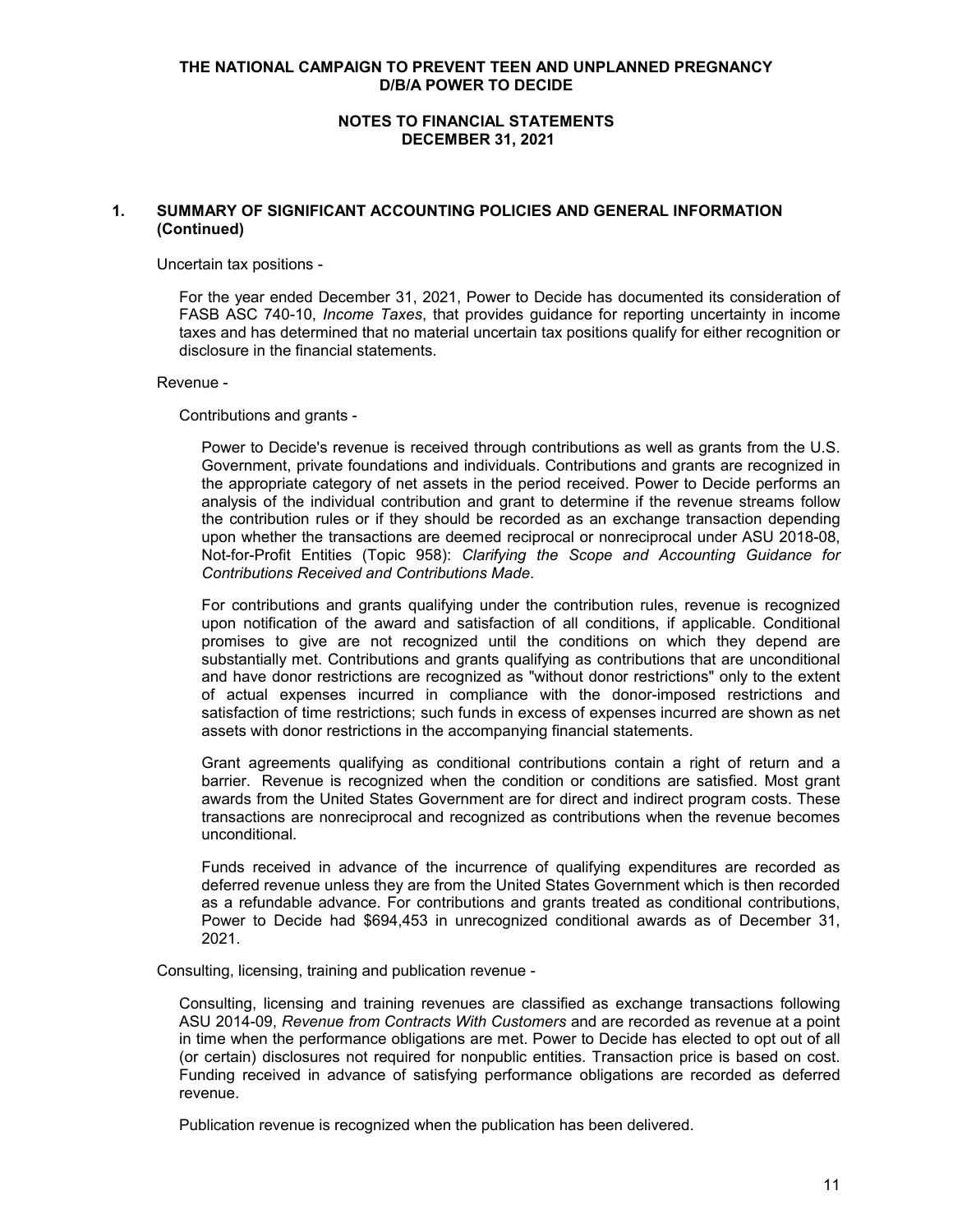#### **NOTES TO FINANCIAL STATEMENTS DECEMBER 31, 2021**

## **1. SUMMARY OF SIGNIFICANT ACCOUNTING POLICIES AND GENERAL INFORMATION (Continued)**

Consulting, licensing, training and publication revenue (continued) -

The transaction price is determined based on cost and/or sales price. Fees received in advance for publications, consulting and licensing and training revenue are recorded as deferred revenue within the Statement of Financial Position.

Deferred revenue consisted of the following as of December 31, 2021:

| <b>Consulting Revenue</b>       | \$ 2.187.556 |
|---------------------------------|--------------|
| <b>Conditional Contribution</b> | 400.000      |
|                                 |              |
| <b>TOTAL DEFERRED REVENUE</b>   | \$2,587,556  |

Donated good and services -

Donated good and services consist of digital and print advertising and legal services. Donated good and services are recorded at their fair value as of the date of the gift. In addition, volunteers have donated significant amounts of their time to Power to Decide; these donated services are not reflected in the financial statements since these services do not meet the criteria for recognition as contributed services.

Use of estimates -

The preparation of the financial statements in conformity with accounting principles generally accepted in the United States of America requires management to make estimates and assumptions that affect the reported amounts of assets and liabilities at the date of the financial statements and the reported amounts of revenue and expenses during the reporting period. Accordingly, actual results could differ from those estimates.

Advertising -

Power to Decide expenses advertising costs as incurred. Advertising expense was \$270,031 for the year ended December 31, 2021.

Functional allocation of expenses -

The costs of providing the various programs and other activities have been summarized on a functional basis in the Statement of Activities and Change in Net Assets. Accordingly, certain costs have been allocated among the programs and supporting services benefited.

Expenses directly attributed to a specific functional area of Power to Decide are reported as direct expenses to the programmatic area and those expenses that benefit more than one function are allocated on a basis of estimated time and effort or other reasonable basis.

Investment risks and uncertainties -

Power to Decide invests in various investment securities. Investment securities are exposed to various risks such as interest rates, market and credit risks.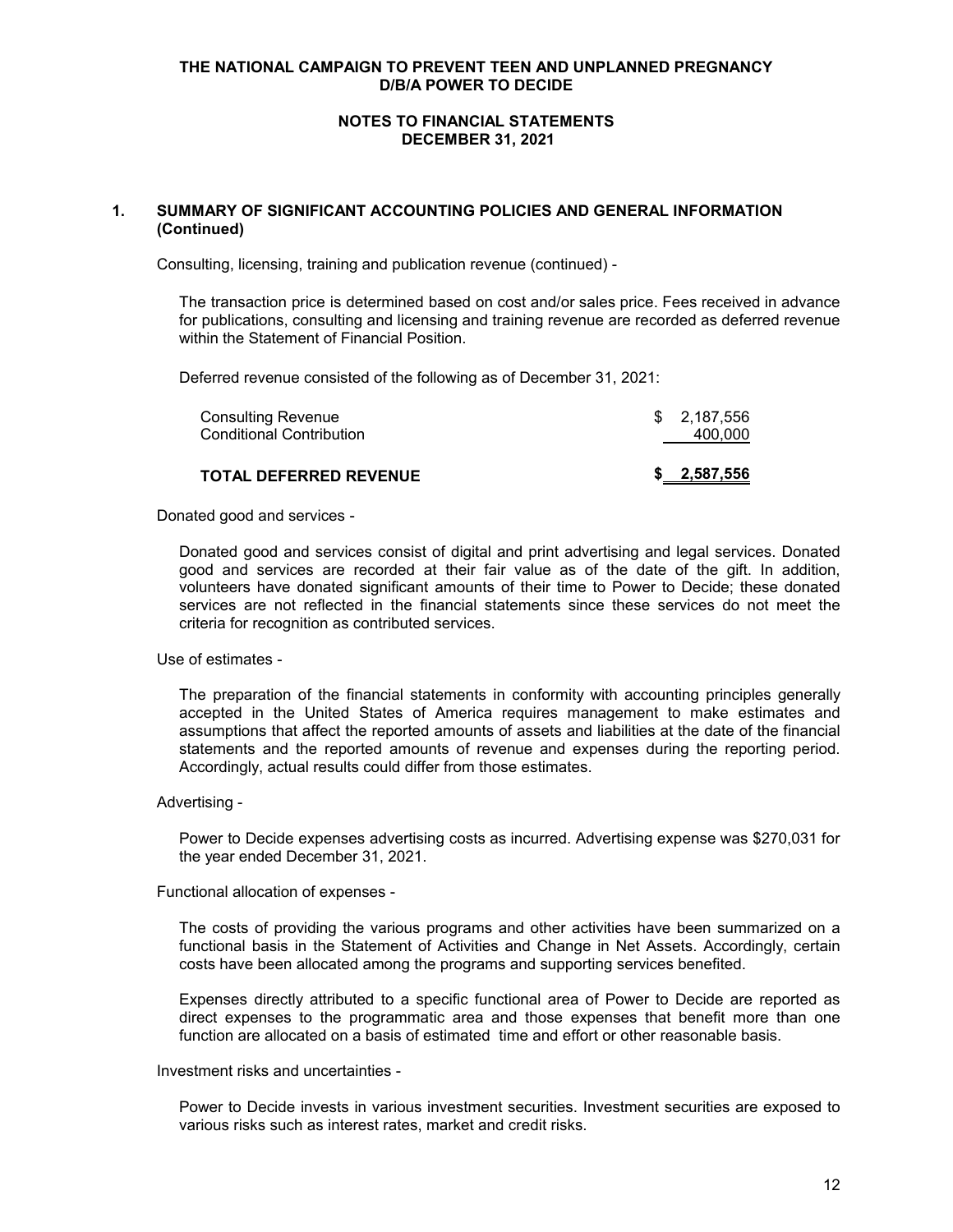#### **NOTES TO FINANCIAL STATEMENTS DECEMBER 31, 2021**

## **1. SUMMARY OF SIGNIFICANT ACCOUNTING POLICIES AND GENERAL INFORMATION (Continued)**

Investment risks and uncertainties (continued) -

Due to the level of risk associated with certain investment securities, it is at least reasonably possible that changes in the values of investment securities will occur in the near term and that such changes could materially affect the amounts reported in the accompanying financial statements.

Fair value measurement -

Power to Decide adopted the provisions of FASB ASC 820, *Fair Value Measurement*. FASB ASC 820 defines fair value, establishes a framework for measuring fair value, establishes a fair value hierarchy based on the quality of inputs (assumptions that market participants would use in pricing assets and liabilities, including assumptions about risk) used to measure fair value, and enhances disclosure requirements for fair value measurements. Power to Decide accounts for a significant portion of its financial instruments at fair value or considers fair value in their measurement.

#### Economic uncertainties -

On March 11, 2020, the World Health Organization declared the Coronavirus disease (COVID-19) a global pandemic. As a result of the spread of COVID-19, economic uncertainties have arisen which may negatively impact Power to Decide's operations. The overall potential impact is unknown at this time.

New accounting pronouncements (not yet adopted) -

ASU 2020-07, *Presentation and Disclosures by Not-for-Profit Entities for Contributed Nonfinancial Assets* improves generally accepted accounting principles (GAAP) by increasing the transparency of contributed nonfinancial assets for not-for-profit (NFP) entities through enhancements to presentation and disclosure. The amendments in this Update address certain stakeholders' concerns about the lack of transparency relating to the measurement of contributed nonfinancial assets recognized by NFPs, as well as the amount of those contributions used in a NFP's programs and other activities. The ASU should be applied on a retrospective basis and is effective for annual periods beginning after June 15, 2021, and interim periods within annual periods beginning after June 15, 2022. Early adoption is permitted. The amendment will not change the recognition and measurement requirements for those contributed nonfinancial assets.

FASB issued ASU 2019-01, *Leases* (Topic 842). The ASU changes the accounting treatment for operating leases by recognizing a lease asset and lease liability at the present value of the lease payments in the Statement of Financial Position and disclosing key information about leasing arrangements. During 2020, the FASB issued ASU 2020-05 and delayed the implementation date by one year. The ASU is effective for non public entities beginning after December 15, 2021. Early adoption is still permitted. The ASU can be applied at the beginning of the earliest period presented using a modified retrospective approach or applied at the beginning of the period of adoption recognizing a cumulative-effect adjustment.

Power to Decide plans to adopt the new ASUs at the required implementation dates and management is currently in the process of evaluating the adoption method and the impact of the new standard on its accompanying financial statements.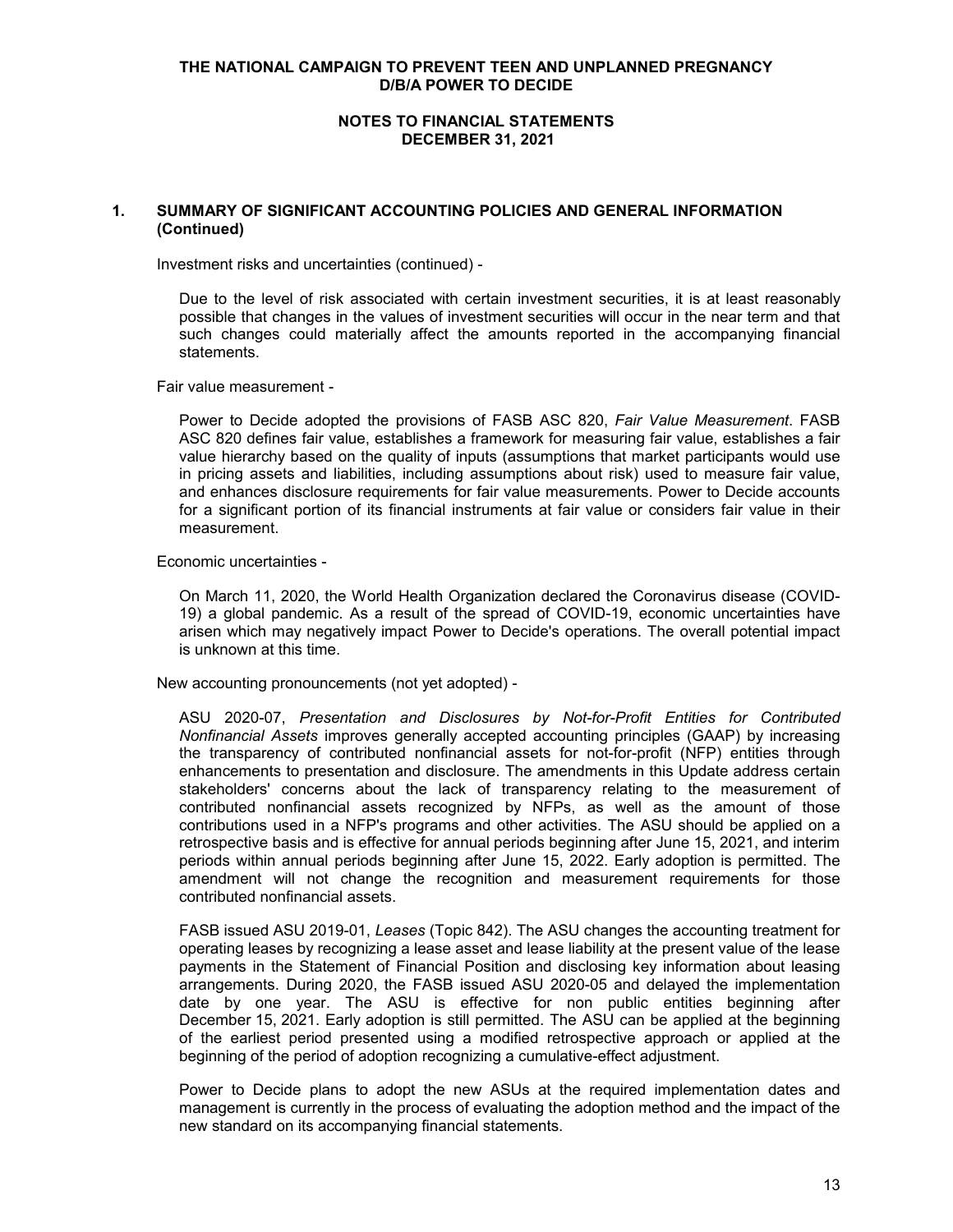#### **NOTES TO FINANCIAL STATEMENTS DECEMBER 31, 2021**

## **2. INVESTMENTS**

Investments consisted of the following as of December 31, 2021:

|                                                                                                                 | <b>Fair Value</b>                                   |
|-----------------------------------------------------------------------------------------------------------------|-----------------------------------------------------|
| Fixed income mutual funds<br>Fixed income exchange traded funds<br>Equity exchange traded funds<br>Money market | \$13,617,405<br>2,842,915<br>2,186,015<br>1,026,905 |
| <b>TOTAL INVESTMENTS</b>                                                                                        | \$19,673,240                                        |
| Included in net investment income are the following:                                                            |                                                     |
| Interest and dividends<br>Realized gain<br>Unrealized loss<br>Investment expenses                               | \$<br>436,242<br>132,873<br>(432, 057)<br>(58, 645) |
| TOTAL INVESTMENT INCOME, NET                                                                                    | <u>78,413</u>                                       |
| <b>FIXED ASSETS</b>                                                                                             |                                                     |
| Fixed assets consisted of the following at December 31, 2021:                                                   |                                                     |
| Leasehold improvements<br>Leased equipment<br>Furniture and equipment                                           | \$<br>233,669<br>104,439<br>60,756                  |
| <b>Total fixed assets</b><br>Less: Accumulated depreciation and amortization                                    | 398,864<br><u>(266,905)</u>                         |
| <b>NET FIXED ASSETS</b>                                                                                         | 131,959                                             |
|                                                                                                                 |                                                     |

## **4. CAPITAL LEASE OBLIGATION**

During 2019, Power to Decide entered into a capital lease obligation for office equipment, which expires in 2024. As of December 31, 2021, the cost and related accumulated amortization of the leased asset was \$104,439 and \$57,441, respectively. Amortization of assets held under capital leases is included with depreciation and amortization expense.

Future minimum lease payments at December 31, 2021 are as follows:

## **Year Ending December 31,**

|                        | 49,298<br>S                     |  |
|------------------------|---------------------------------|--|
| Less: Imputed interest | 50,600<br>(1, 302)              |  |
| 2022<br>2023<br>2024   | 22,080<br>\$<br>22,080<br>6,440 |  |
|                        |                                 |  |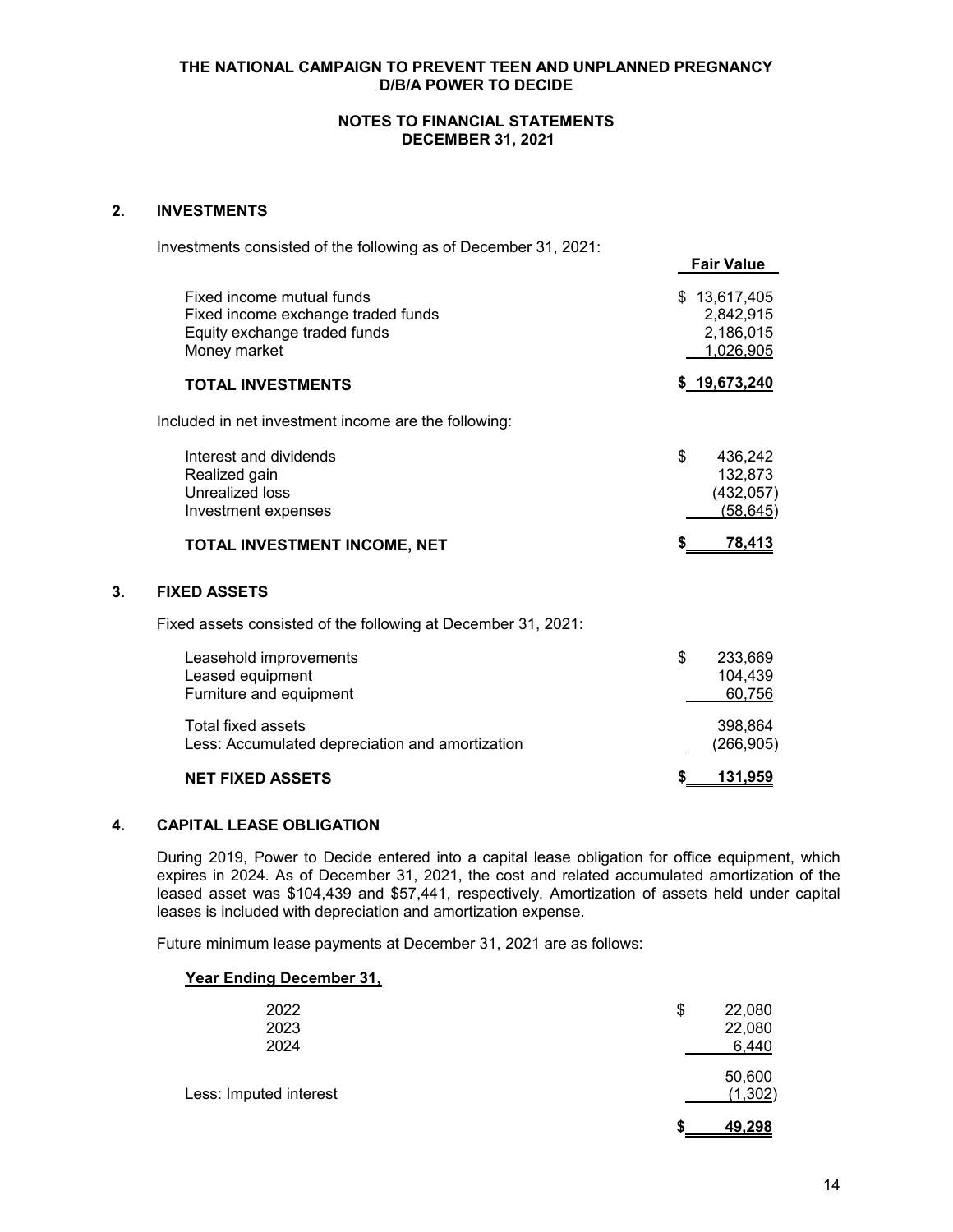#### **NOTES TO FINANCIAL STATEMENTS DECEMBER 31, 2021**

## **5. LINE OF CREDIT**

During 2017, Power to Decide entered into a loan and line of credit agreement with a financial institution to borrow up to \$2,500,000 that expired on July 29, 2019, and was subsequently reduced to \$500,000 and renewed through July 31, 2022. Amounts drawn on the agreement accrue interest Daily London Interbank Offered Rate (LIBOR) plus 2% with a floor of 75 basis points and are required to be paid each month (2.10% at December 31, 2021). The loan is secured by a pledge agreement which granted the financial institution a security interest in Power to Decide's investment account held at the financial institution.

During the year ended December 31, 2021, Power to Decide had no borrowings and no repayments on the loan and line of credit.

## **6. NET ASSETS WITHOUT DONOR RESTRICTIONS**

As of December 31, 2021, net assets without donor restrictions consisted of following:

| Undesignated - Operating                     | \$ 3.209.143         |
|----------------------------------------------|----------------------|
| Board designated - Reserve funds             | 15,094,170           |
|                                              |                      |
| <b>NET ASSETS WITHOUT DONOR RESTRICTIONS</b> | <u>\$ 18,303,313</u> |

## **7. NET ASSETS WITH DONOR RESTRICTIONS**

Net assets with donor restrictions consist of the following at December 31, 2021:

| TOTAL NET ASSETS WITH DONOR RESTRICTIONS      | 2,494,113 |
|-----------------------------------------------|-----------|
| Subject to passage of time                    | 547,917   |
| <b>Public Policy</b>                          | 81.754    |
| Select 360                                    | 300.319   |
| <b>Systems and Practices</b>                  | 1.564.123 |
| Subject to expenditure for specified purpose: |           |

The following net assets with donor restrictions were released from donor restrictions during the year ended December 31, 2021 by incurring expenses (or through the passage of time) which satisfied the restricted purposes specified by the donors:

| Purpose restrictions accomplished: |              |
|------------------------------------|--------------|
| Systems and Practices              | \$ 1.387.250 |
| Select 360                         | 246.461      |
| <b>Public Policy</b>               | 41.381       |
| Timing restrictions accomplished   | 750.000      |
|                                    |              |

## **TOTAL NET ASSETS RELEASED FROM DONOR RESTRICTIONS \$ 2,425,092**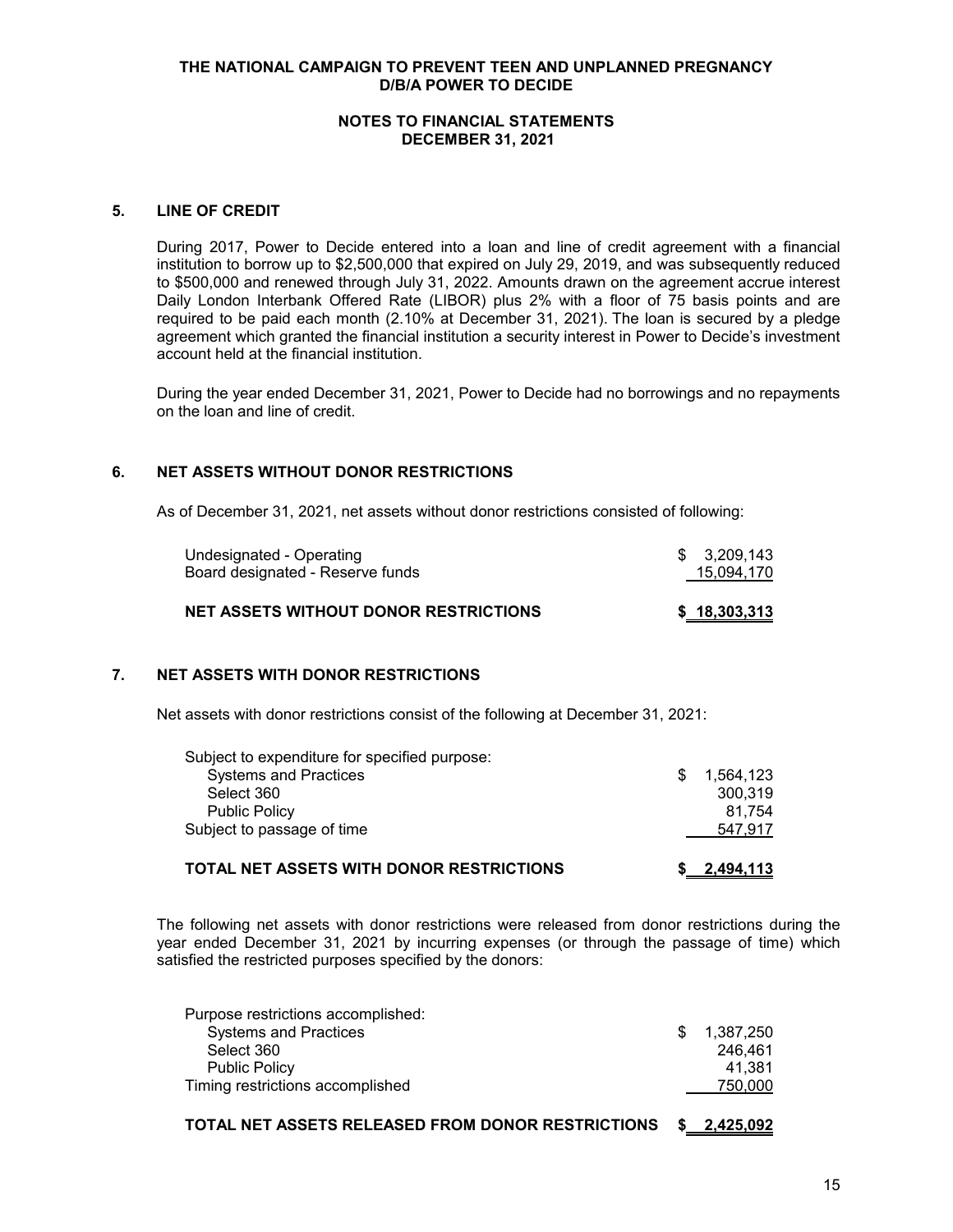#### **NOTES TO FINANCIAL STATEMENTS DECEMBER 31, 2021**

## **8. LIQUIDITY AND AVAILABILITY**

Financial assets available for use for general expenditures within one year of the Statement of Financial Position date comprise the following:

| Cash and cash equivalents                                    | 3,345,657<br>S |
|--------------------------------------------------------------|----------------|
| Investments                                                  | 19,673,240     |
| Accounts receivable                                          | 19,120         |
| Grants receivable                                            | 836,667        |
| Contributions receivable                                     | 26,073         |
| Subtotal financial assets available within one year          | 23,900,757     |
| Less: Donor purpose or time restricted funds                 | (2,494,113)    |
| Less: Board designated funds                                 | (15,094,170)   |
| Add: Net assets with time restrictions expiring in less than |                |
| one year                                                     | 547,917        |
| FINANCIAL ASSETS AVAILABLE TO MEET CASH NEEDS                |                |
| FOR GENERAL EXPENDITURES WITHIN ONE YEAR                     | 6.860.391      |

As part of Power to Decide's liquidity management, it has a policy to structure its financial assets to be available as its general expenditures, liabilities, and other obligations come due. In addition, Power to Decide invests cash in excess of daily requirements in short-term investments. The Board designates a portion of any operating surplus to its reserve, which was \$15,094,170 as of December 31, 2021. This fund established by the governing Board may be drawn upon in the event of financial distress or an immediate liquidity need resulting from events outside the typical life cycle of converting financial assets to cash or settling financial liabilities. Subsequent to December 31, 2021, the Board authorized approximately \$1,501,000 from the Board designated reserve fund to be spent during fiscal year 2022. In the event of an unanticipated liquidity need, Power to Decide also could draw upon \$500,000 of an available line of credit (as further discussed in Note 5).

## **9. DONATED GOOD AND SERVICES**

During the year ended December 31, 2021, Power to Decide was the beneficiary of donated goods and services which allowed Power to Decide to provide greater resources toward various programs. To properly reflect total program expenses, the following donations have been included in revenue and expense for the year ended December 31, 2021.

| Digital and print advertising<br>Legal assistance | 466.167<br>337,097 |
|---------------------------------------------------|--------------------|
| TOTAL                                             | 803.264            |

## **10. LEASE COMMITMENTS**

Power to Decide has a noncancelable operating lease that expires on May 31, 2023, for its main office located in Washington, D.C. The lease provided for certain rent abatements to be applied against monthly rent payments, as well as a tenant improvement allowance of \$424,490 that may be used either for the payment of costs incurred to cover certain construction and furniture and equipment costs related to the premises or as a credit against monthly rent obligations in calendar years 2018 and 2019.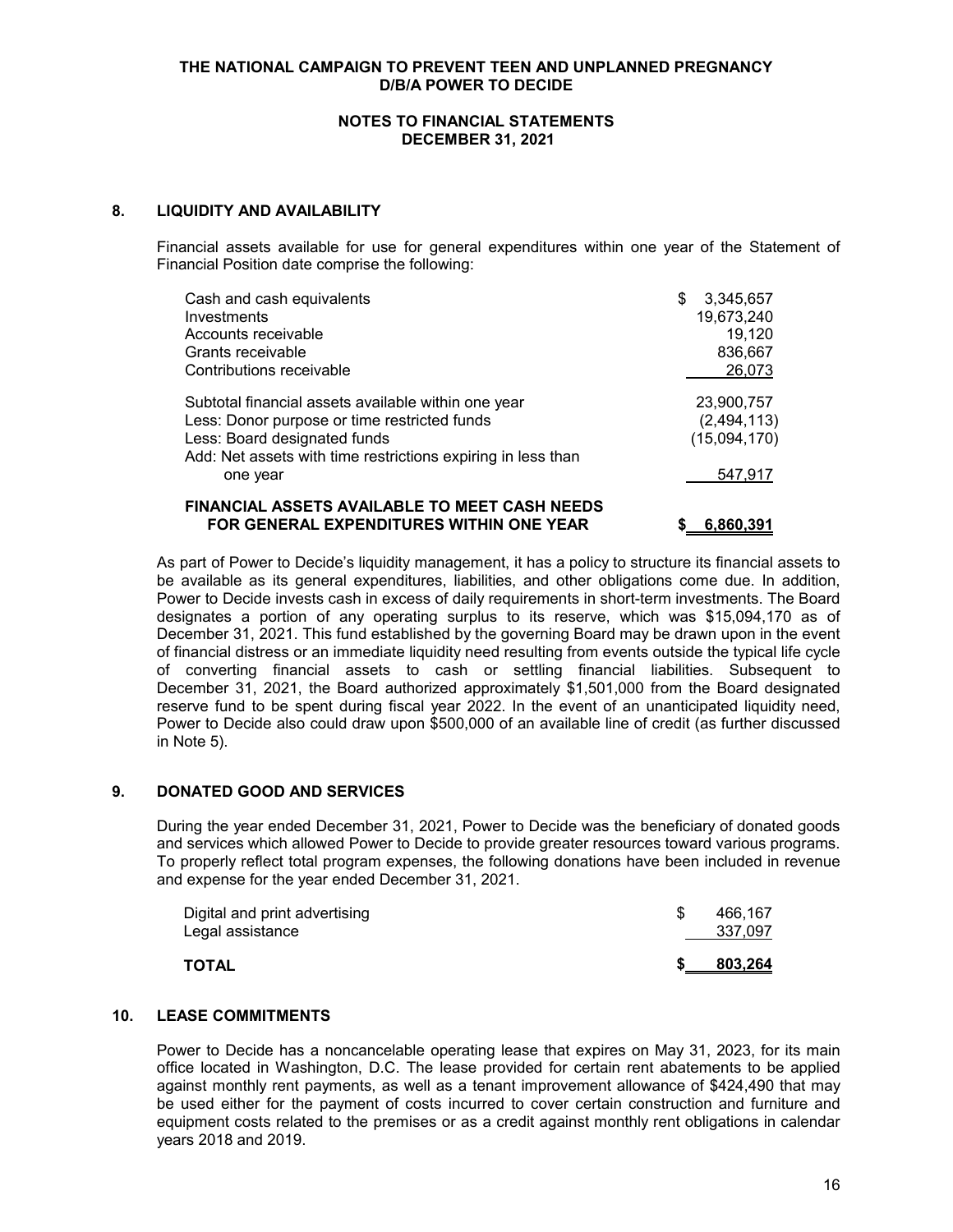## **NOTES TO FINANCIAL STATEMENTS DECEMBER 31, 2021**

## **10. LEASE COMMITMENTS (Continued)**

As of December 31, 2019, all of tenant improvement allowance had been used. The lease also contains a fixed escalation clause for increases in the annual minimum rent as well as Power to Decide's proportionate share of real estate taxes and operating and maintenance costs of the building.

Accounting principles generally accepted in the United States of America require that the total rent commitment should be recognized on a straight-line basis over the term of the lease. Accordingly, the difference between the actual monthly payments and the rent expense being recognized for financial statement purposes is recorded as a deferred rent liability on the Statement of Financial Position.

The following is a schedule of the future minimum lease payments:

## **Year Ending December 31,**

|      | S. | 1,010,407 |
|------|----|-----------|
| 2023 |    | 301,066   |
| 2022 |    | 709,341   |
|      |    |           |

Rent and storage expense for the year ended December 31, 2021 was \$532,496. The deferred rent liability was \$265,655.

## **11. RETIREMENT PLANS**

Power to Decide provides retirement benefits to its employees through a defined contribution plan pursuant to Section 403(b) of the Internal Revenue Code (the IRC), which covers eligible employees with a minimum of twelve months of service. Power to Decide contributes 6% of an eligible employee's compensation to this plan and employees are fully vested at the time of contribution. Contributions to the Plan during the year ended December 31, 2021 totaled \$194,397.

Power to Decide also maintains a tax-deferred annuity retirement plan pursuant to Section 403(b) of the IRC, which is available to all eligible employees. Under the 403(b) plan, eligible employees may elect to contribute up to the Federal tax limitation. Power to Decide does not contribute to this plan.

In June 2021, Power to Decide amended and restated their Plan to merge the defined contribution plan and the tax-deferred annuity retirement plan into one plan referred to as the National Campaign to Prevent Teen and Unplanned Pregnancy 403(b) Plan.

## **12. EMPLOYEE RETENTION CREDIT**

Power to Decide received the Employee Retention Credit (ERC) under the Coronavirus Aid, Relief, and Economic Security Act (CARES Act in the amount of \$259,925 for the year ended December 31, 2021. Power to Decide applied the credit to salaries and benefits on the Statement of Functional Expenses*.*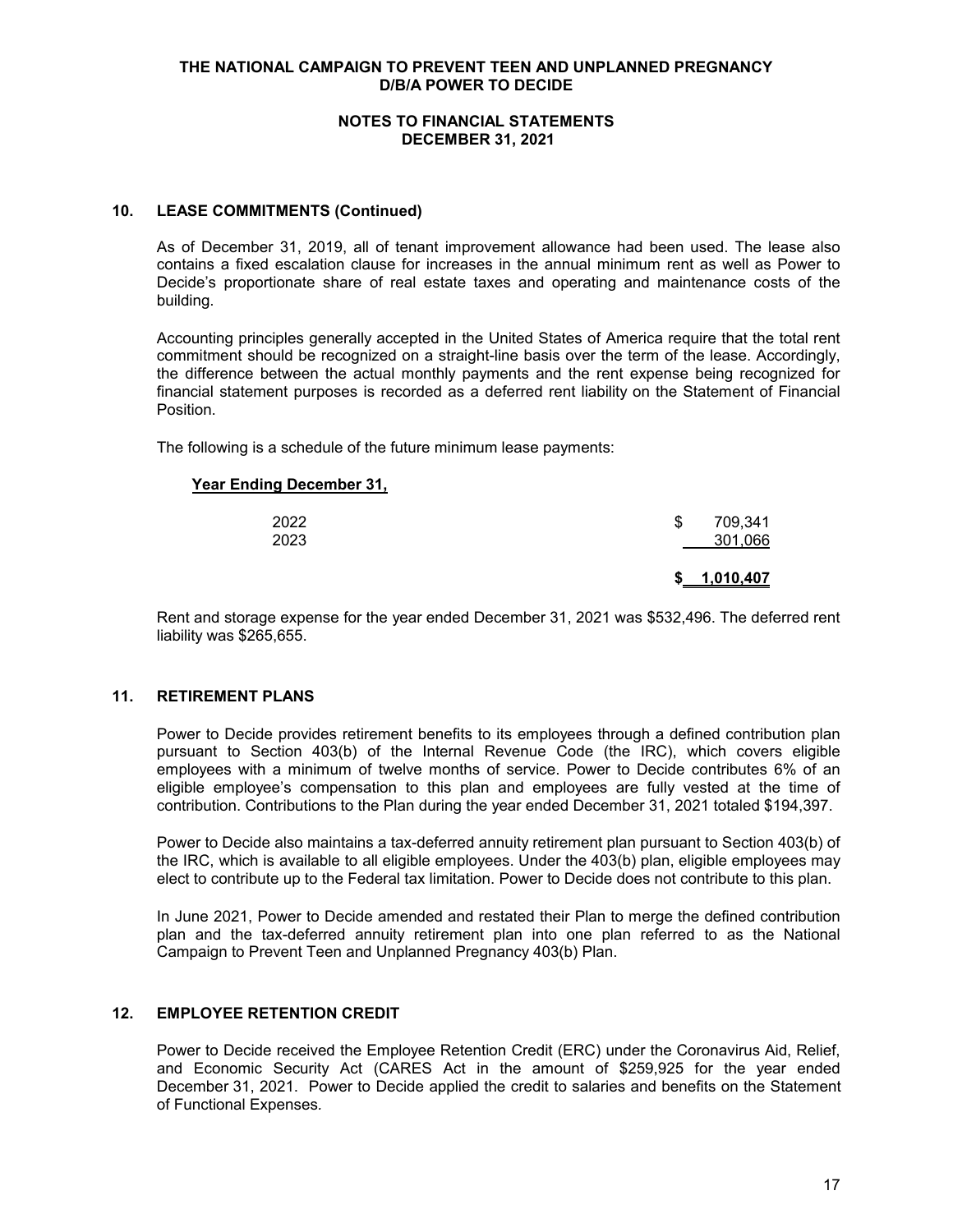#### **NOTES TO FINANCIAL STATEMENTS DECEMBER 31, 2021**

## **13. CONCENTRATION OF REVENUE**

Approximately 67% of Power to Decide's revenue for the year ended December 31, 2021 was derived from grants awarded by six major funders. Power to Decide has no reason to believe that relationships with these funders will be discontinued in the foreseeable future. However, any interruption of these relationships (i.e., the failure to renew grant agreements or withholding of funds) would adversely affect Power to Decide's ability to finance ongoing operations.

## **14. CONTINGENCY**

Power to Decide receives grants from various agencies of the United States Government. Beginning for fiscal year ended December 31, 2015, such grants may be subject to audit under the provisions of *Title 2 U.S. Code of Federal Regulations (CFR) Part 200 Uniform Administrative Requirements, Cost Principles, and Audit Requirements for Federal Awards (Uniform Guidance)*. The ultimate determination of amounts received under the United States Government grants is based upon the allowance of costs reported to and accepted by the United States Government. Power to Decide did not meet the threshold to require an audit under Uniform Guidance for the year ended December 31, 2021.

## **15. FAIR VALUE MEASUREMENT**

In accordance with FASB ASC 820, *Fair Value Measurement*, Power to Decide has categorized its financial instruments, based on the priority of the inputs to the valuation technique, into a three-level fair value hierarchy. The fair value hierarchy gives the highest priority to quoted prices in active markets for identical assets or liabilities (Level 1) and the lowest priority to unobservable inputs (Level 3). If the inputs used to measure the financial instruments fall within different levels of hierarchy, the categorization is based on the lowest level input that is significant to the fair value measurement of the instrument. Investments recorded in the Statement of Financial Position are categorized based on the inputs to valuation techniques as follows:

**Level 1.** These are investments where values are based on unadjusted quoted prices for identical assets in an active market Power to Decide has the ability to access.

**Level 2.** These are investments where values are based on quoted prices for similar instruments in active markets, quoted prices for identical or similar instruments in markets that are not active, or model-based valuation techniques that utilize inputs that are observable either directly or indirectly for substantially the full-term of the investments.

Level 3. These are investments where inputs to the valuation methodology are unobservable and significant to the fair value measurement.

Following is a description of the valuation methodology used for investments measured at fair value. There have been no changes in the methodologies used as of December 31, 2021.

- *Money market funds* The money market fund is an open-end mutual fund that is registered with the Securities and Exchange Commission and is deemed to be actively traded.
- *Mutual funds* Valued at the daily closing price as reported by the fund. Mutual funds held by Power to Decide's are open-end mutual funds that are registered with the SEC. These funds are required to publish their daily net asset value (NAV) and to transact at that price. The mutual funds held by Power to Decide's are deemed to be actively traded.